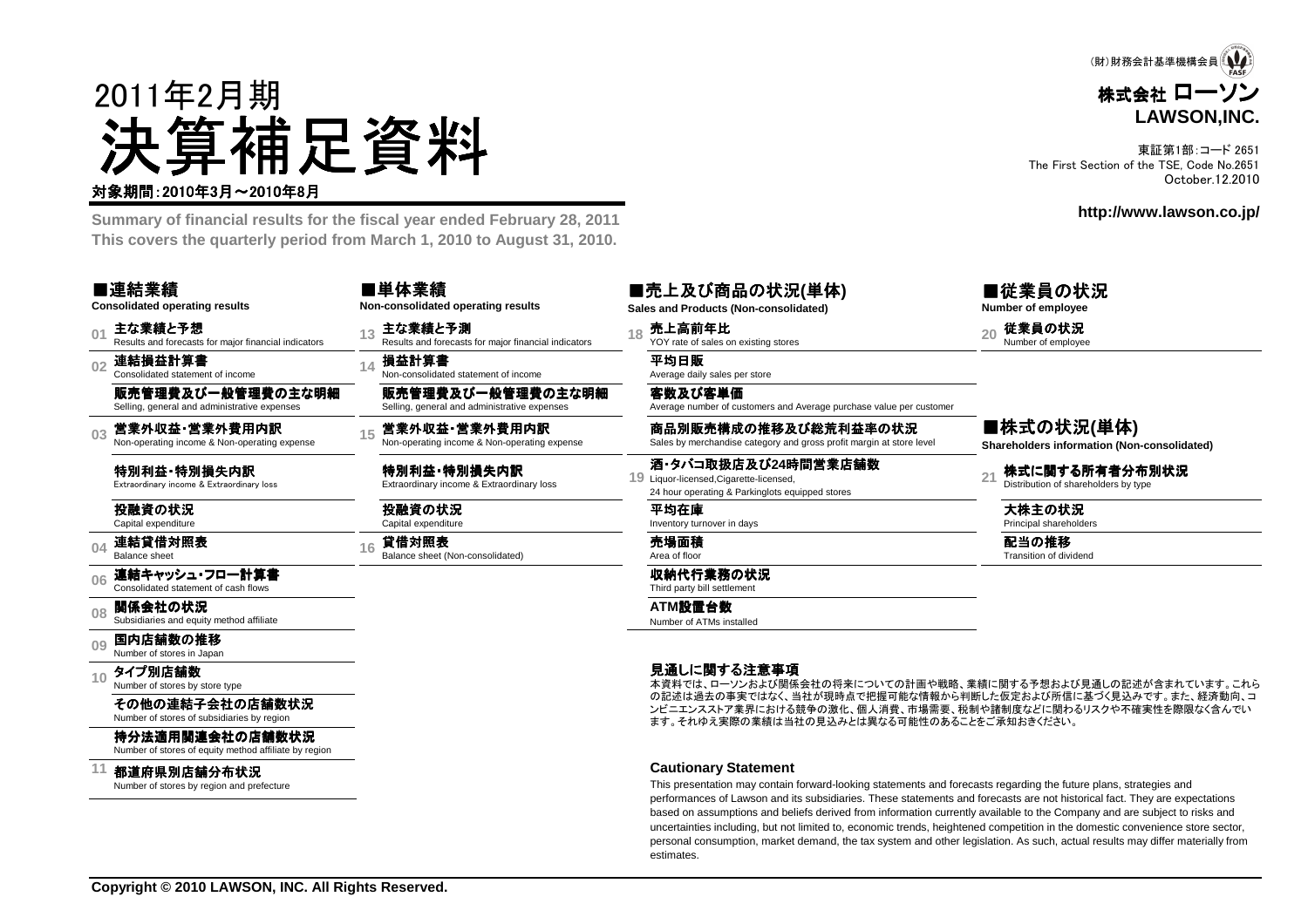### ■主な業績と予想 Results and forecasts for major financial indicators<br>←←←←←

|                                                                                        | 2009年度/FY2009                  |           |                                    |           | 2010年度/FY2010                  |           |                                |           |                                                 |                          |
|----------------------------------------------------------------------------------------|--------------------------------|-----------|------------------------------------|-----------|--------------------------------|-----------|--------------------------------|-----------|-------------------------------------------------|--------------------------|
|                                                                                        | 第2四半期/2Q<br>2009.3.1-2009.8.31 |           | 通期/Full year<br>2009.3.1-2010.2.28 |           | 第1四半期/1Q<br>2010.3.1-2010.5.31 |           | 第2四半期/2Q<br>2010.3.1-2010.8.31 |           | 通期計画/Full year (Forecast)<br>2010.3.1-2011.2.28 |                          |
|                                                                                        | 金額/Amount                      | 前年比/YoY   | 金額/Amount                          | 前年比/YoY   | 金額/Amount                      | 前年比/YoY   | 金額/Amount                      | 前年比/YoY   | 金額/Amount                                       | 前年比/YoY                  |
| チェーン全店売上高(億円)<br>Total net sales (Hundred millions of yen)                             | 8,407                          | 109.1%    | 16,661                             | 106.9%    | 4,015                          | 97.9%     | 8,378                          | 99.7%     | 16,550                                          | 99.3%                    |
| 営業総収入(億円)<br>Total operating revenues (Hundred millions of yen)                        | 2,265                          | 139.6%    | 4.671                              | 133.7%    | 1.065                          | 96.9%     | 2,212                          | 97.6%     | 4,300                                           | 92.0%                    |
| 营業利益(億円)<br>Operating profit (Hundred millions of yen)                                 | 301                            | 103.6%    | 502                                | 102.2%    | 112                            | 91.8%     | 301                            | 100.0%    | 505                                             | 100.4%                   |
| 経常利益(億円)<br>Recurring profit (Hundred millions of yen)                                 | 297                            | 103.0%    | 494                                | 101.3%    | 109                            | 90.9%     | 296                            | 99.7%     | 491                                             | 99.3%                    |
| 四半期(当期)純利益(億円)<br>Net profit (Hundred millions of yen)                                 | 158                            | 102.4%    | 125                                | 52.8%     | 40                             | 68.3%     | 122                            | 77.4%     | 220                                             | 175.1%                   |
| 1株当たり四半期(当期)純利益(円)<br>Net profit per share (yen)                                       |                                | 160.17    |                                    | 126.67    |                                | 41.15     |                                | 123.44    |                                                 | 220.29                   |
| 純資産(億円)<br>Net assets (Hundred millions of yen)                                        |                                | 2.100     |                                    | 1.981     |                                | 1.952     |                                | 2,034     |                                                 |                          |
| 総資産(億円)<br>Total assets (Hundred millions of yen)                                      |                                | 4.641     |                                    | 4,481     |                                | 4,812     |                                | 4,818     |                                                 |                          |
| 1株当たり純資産(円)<br>Net assets per share (yen)                                              |                                | 2.048.40  |                                    | 1.935.41  |                                | 1.896.65  |                                | 1.991.85  |                                                 |                          |
| 総資産四半期(当期)純利益率<br><b>ROA</b>                                                           |                                | 3.5%      |                                    | 2.8%      |                                | $0.9\%$   |                                | 2.6%      |                                                 |                          |
| 自己資本四半期(当期)純利益率<br>ROE                                                                 |                                | 8.0%      |                                    | 6.5%      |                                | 2.2%      |                                | 6.3%      |                                                 |                          |
| 流動比率<br>Current ratio                                                                  |                                | 83.8%     |                                    | 71.7%     |                                | 73.8%     |                                | 76.9%     |                                                 |                          |
| 固定比率<br>Fixed ratio                                                                    |                                | 147.6%    |                                    | 164.6%    |                                | 171.0%    |                                | 162.5%    |                                                 |                          |
| 自己資本比率<br>Capital adequacy ratio                                                       |                                | 43.8%     |                                    | 42.8%     |                                | 39.1%     |                                | 41.3%     |                                                 |                          |
| 営業活動によるキャッシュフロー(百万円)<br>Operating activities (Millions of yen)                         |                                | 49.563    |                                    | 40.695    |                                | 54,537    |                                | 63,446    |                                                 | $\overline{\phantom{0}}$ |
| 投資活動によるキャッシュフロー(百万円)<br>Investing activities (Millions of yen)                         |                                | $-15.897$ |                                    | $-42.595$ |                                | $-4.820$  |                                | $-12,665$ |                                                 |                          |
| 財務活動によるキャッシュフロー(百万円)<br>Financing activities (Millions of yen)                         |                                | $-11,226$ |                                    | $-27,238$ |                                | $-10,756$ |                                | $-16,157$ |                                                 |                          |
| 現金及び現金同等物の期末残高 (百万円)<br>Cash and cash equivalents, end of the period (Millions of yen) |                                | 106,421   |                                    | 54,843    |                                | 93,803    |                                | 89,465    |                                                 |                          |
| 国内総店舗数<br>Number of stores in Japan (Store)                                            |                                | 9,629     |                                    | 9,761     |                                | 9,792     |                                | 9,860     |                                                 | 10,011                   |

(注)1.営業総収入は直営店売上高、加盟店からの収入等の合計です。

2.通期計画の1株当たり当期純利益に関しては、2010年8月31日現在の期末発行済株式数を用いて算出しております。 net profit per share in the full-year plan is calculated based on the number of outstanding share as of August 31,20<br>3.「国内総店舗数」は、当社連結グループの運営するコンビニエンスストアの店舗 ります。

Note1:The operating revenues includes total sales of company-owned stores and royalties from franchised stores. 2:Forecast<br>net profit per share in the full-year plan is calculated based on the number of outstanding share a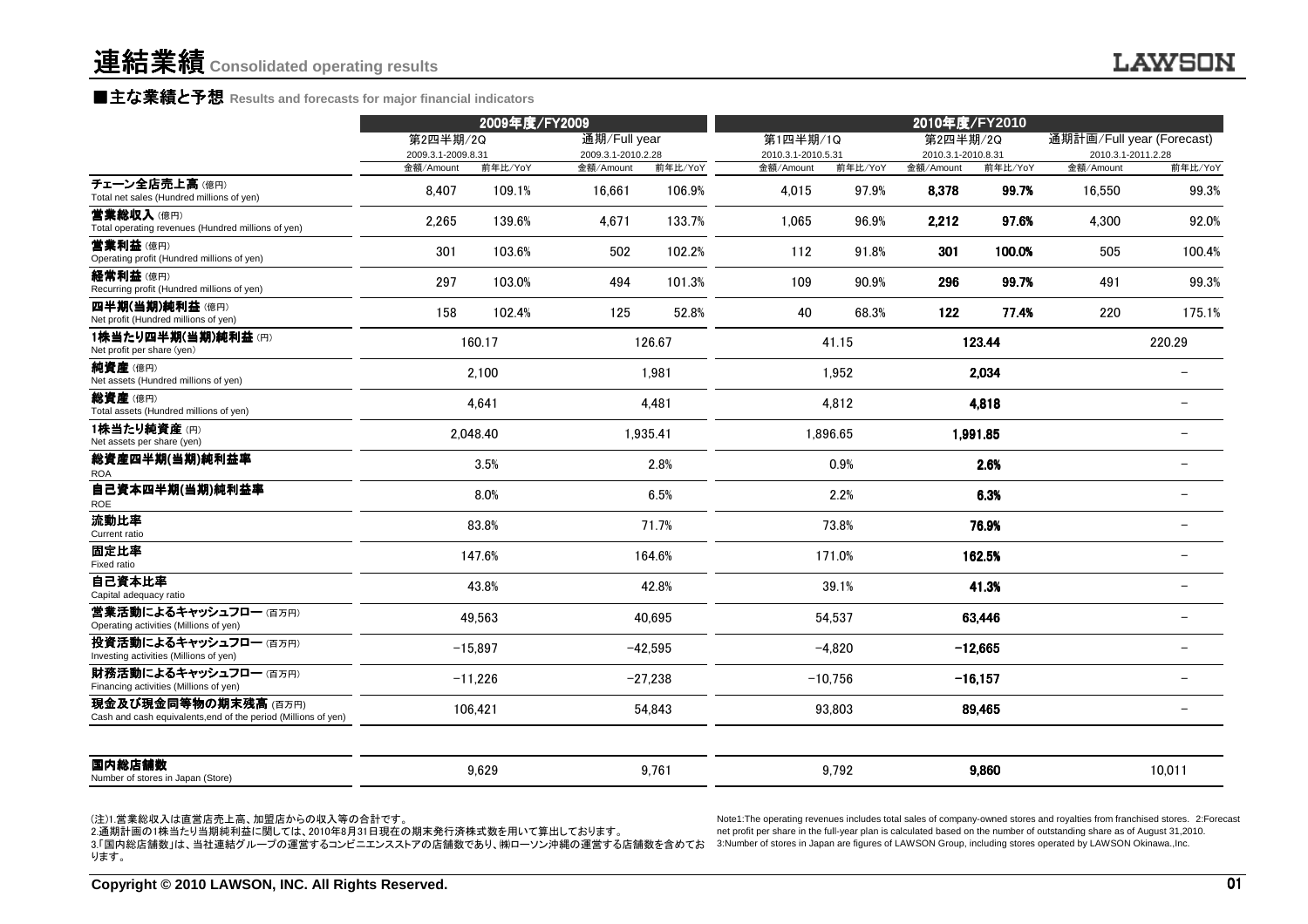### 連結業績**Consolidated operating results**

# ■連結損益計算書 ■連結損益計算書**Consolidated statement of income**

|                                                                    | 第2四半期連結累計期間/2Q      | 当第2四半期連結累計期間/2Q     | 增減                  |
|--------------------------------------------------------------------|---------------------|---------------------|---------------------|
|                                                                    | 2009.3.1-2009.8.31  | 2010.3.1-2010.8.31  | Increase (Decrease) |
|                                                                    | 百万円/Millions of yen | 百万円/Millions of yen | 百万円/Millions of yen |
| 営業収入 Operating revenues                                            | 120.069             | 124.232             | 4.162               |
| 加盟店からの収入 Franchise commission from franchised stores               | 95.758              | 98,637              | 2.879               |
| 加盟店売上高 Net sales reported by franchised stores                     | 734.597             | 741,476             | 6.878               |
| 全店売上高 Total net sales of Lawson stores including franchised stores | 840.741             | 837,889             | $-2,852$            |
| その他の営業収入 Other                                                     | 24.311              | 25,595              | 1,283               |
| 売上高 Net sales                                                      | 106.526             | 96,973              | $-9,553$            |
| 営業総収入 Total operating revenues                                     | 226.596             | 221,205             | $-5.390$            |
| 克上原価 Cost of goods sold                                            | 79.188              | 72,044              | $-7,144$            |
| 売上総利益 Gross profit on sales                                        | 27.338              | 24.929              | $-2,408$            |
| 営業総利益 Operating gross profit                                       | 147.407             | 149,161             | 1,753               |
| 販売費及び一般管理費 Selling, general and administrative expenses            | 117.271             | 119,012             | 1,741               |
| 営業利益 Operating profit                                              | 30.136              | 30,148              | 12                  |
| 営業外収益 Non-operating income                                         | 806                 | 921                 | 115                 |
| 営業外費用 Non-operating expense                                        | 1.172               | 1,380               | 207                 |
| 経常利益 Recurring profit                                              | 29.770              | 29,690              | $-80$               |
| 特別利益 Extraordinary income                                          | 651                 |                     | $-651$              |
| 特別損失 Extraordinary loss                                            | 4.530               | 7.555               | 3.025               |
| 税金等調整前四半期純利益 Income before income taxes and minority interests     | 25.891              | 22,134              | $-3,757$            |
| 法人税、住民税及び事業税 Income taxes-current                                  | 11.330              | 6.206               | $-5,124$            |
| 法人税等調整額 Deferred income taxes                                      | $-2,220$            | 3.195               | 5,416               |
| 少数株主利益 Minority interests in net profit                            | 897                 | 443                 | $-453$              |
| 四半期純利益 Net profit                                                  | 15.883              | 12,288              | $-3,595$            |
|                                                                    |                     |                     |                     |

# ■販売管理費及び一般管理費の主な明細 Selling, general and administrative expenses<br>-

|                                                                    |                     | 前第2四半期連結累計期間/2Q   当第2四半期連結累計期間/2Q | 増減                  |
|--------------------------------------------------------------------|---------------------|-----------------------------------|---------------------|
|                                                                    | 2009.3.1-2009.8.31  | 2010.3.1-2010.8.31                | Increase (Decrease) |
|                                                                    | 百万円/Millions of yen | 百万円/Millions of yen               | 百万円/Millions of yen |
| 地代家賃 $Rent$                                                        | 34.414              | 36,025                            | 1.610               |
| 人件費 Personnel expenses                                             | 29.025              | 28,145                            | $-879$              |
| 動産リース料 Equipment lease                                             | 7.001               | 5.378                             | $-1.622$            |
| 減価償却費(有形固定資産) Depreciation expenses (property and store equipment) | 9.346               | 11.457                            | 2.111               |
| 広告宣伝費 Advertising and promotional expenses                         | 5.670               | 5.520                             | $-149$              |
| その他 Other                                                          | 31.813              | 32,485                            | 671                 |
| 合計 Total                                                           | 117.271             | 119.012                           | 1.741               |
| Copyright © 2010 LAWSON, INC. All Rights Reserved.                 |                     |                                   |                     |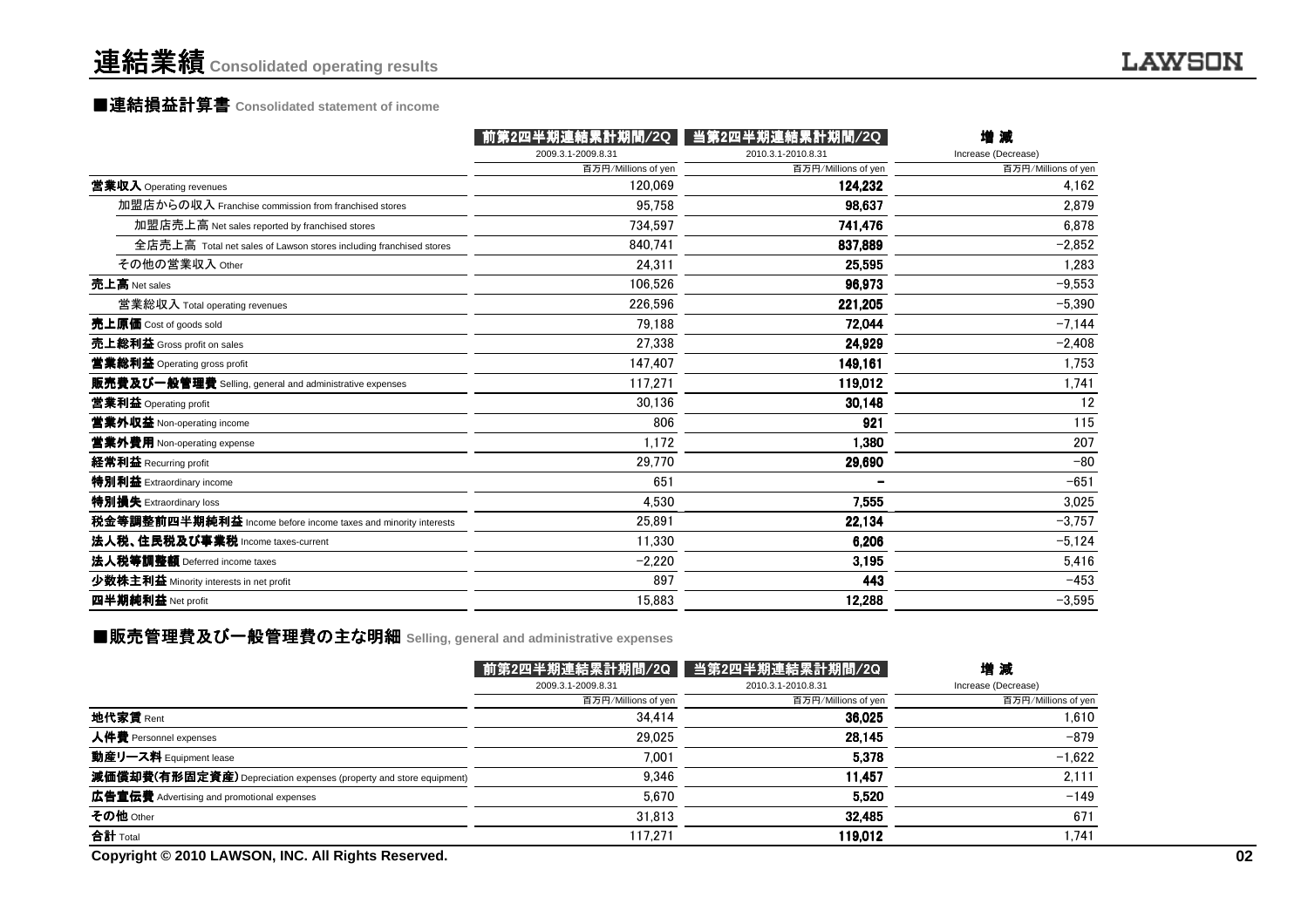| ■営業外収益·営業外費用内訳<br>Non-operating income & Non-operating expense<br>受取利息 Interest received<br>受取立退料 Compensation received for removal<br>その他 Other<br>営業外収益計 Non-operating income<br>支払利息 Interest expense<br>リース解約損 Loss on cancellation of store lease contract<br>その他 Other<br>営業外費用計 Non-operating expense<br>■特別利益·特別損失内訳<br><b>Extraordinary income &amp; Extraordinary loss</b><br>固定資産売却益 Gain on sales of noncurrent assets<br>持分変動利益 Gain on change in equity<br>その他 Other<br>特別利益計 Extraordinary income | 2009.3.1-2009.8.31<br>百万円/Millions of yen<br>347<br>213<br>246<br>806<br>128<br>794<br>249<br>1,172<br>前第2四半期連結累計期間/2Q<br>2009.3.1-2009.8.31<br>百万円/Millions of yen<br>24<br>625 | 2010.3.1-2010.8.31<br>百万円/Millions of yen<br>337<br>172<br>411<br>921<br>461<br>717<br>201<br>1,380<br>当第2四半期連結累計期間/2Q<br>2010.3.1-2010.8.31<br>百万円/Millions of yen | Increase (Decrease)<br>百万円/Millions of yer<br>$-9$<br>$-41$<br>165<br>115<br>333<br>$-77$<br>$-48$<br>207<br>増 減<br>Increase (Decrease) |
|------------------------------------------------------------------------------------------------------------------------------------------------------------------------------------------------------------------------------------------------------------------------------------------------------------------------------------------------------------------------------------------------------------------------------------------------------------------------------------------------------------------|----------------------------------------------------------------------------------------------------------------------------------------------------------------------------------|---------------------------------------------------------------------------------------------------------------------------------------------------------------------|-----------------------------------------------------------------------------------------------------------------------------------------|
|                                                                                                                                                                                                                                                                                                                                                                                                                                                                                                                  |                                                                                                                                                                                  |                                                                                                                                                                     |                                                                                                                                         |
|                                                                                                                                                                                                                                                                                                                                                                                                                                                                                                                  |                                                                                                                                                                                  |                                                                                                                                                                     |                                                                                                                                         |
|                                                                                                                                                                                                                                                                                                                                                                                                                                                                                                                  |                                                                                                                                                                                  |                                                                                                                                                                     |                                                                                                                                         |
|                                                                                                                                                                                                                                                                                                                                                                                                                                                                                                                  |                                                                                                                                                                                  |                                                                                                                                                                     |                                                                                                                                         |
|                                                                                                                                                                                                                                                                                                                                                                                                                                                                                                                  |                                                                                                                                                                                  |                                                                                                                                                                     |                                                                                                                                         |
|                                                                                                                                                                                                                                                                                                                                                                                                                                                                                                                  |                                                                                                                                                                                  |                                                                                                                                                                     |                                                                                                                                         |
|                                                                                                                                                                                                                                                                                                                                                                                                                                                                                                                  |                                                                                                                                                                                  |                                                                                                                                                                     |                                                                                                                                         |
|                                                                                                                                                                                                                                                                                                                                                                                                                                                                                                                  |                                                                                                                                                                                  |                                                                                                                                                                     |                                                                                                                                         |
|                                                                                                                                                                                                                                                                                                                                                                                                                                                                                                                  |                                                                                                                                                                                  |                                                                                                                                                                     |                                                                                                                                         |
|                                                                                                                                                                                                                                                                                                                                                                                                                                                                                                                  |                                                                                                                                                                                  |                                                                                                                                                                     |                                                                                                                                         |
|                                                                                                                                                                                                                                                                                                                                                                                                                                                                                                                  |                                                                                                                                                                                  |                                                                                                                                                                     |                                                                                                                                         |
|                                                                                                                                                                                                                                                                                                                                                                                                                                                                                                                  |                                                                                                                                                                                  |                                                                                                                                                                     | 百万円/Millions of yer                                                                                                                     |
|                                                                                                                                                                                                                                                                                                                                                                                                                                                                                                                  |                                                                                                                                                                                  |                                                                                                                                                                     | $-24$                                                                                                                                   |
|                                                                                                                                                                                                                                                                                                                                                                                                                                                                                                                  |                                                                                                                                                                                  |                                                                                                                                                                     | $-625$                                                                                                                                  |
|                                                                                                                                                                                                                                                                                                                                                                                                                                                                                                                  | 2                                                                                                                                                                                |                                                                                                                                                                     | $-2$                                                                                                                                    |
|                                                                                                                                                                                                                                                                                                                                                                                                                                                                                                                  | 651                                                                                                                                                                              |                                                                                                                                                                     | $-651$                                                                                                                                  |
| <b>固定資産除却損</b> Loss on retirement of noncurrent assets                                                                                                                                                                                                                                                                                                                                                                                                                                                           | 1.800                                                                                                                                                                            | 1.748                                                                                                                                                               | $-52$                                                                                                                                   |
| 固定資産売却損 Loss on sales of noncurrent assets                                                                                                                                                                                                                                                                                                                                                                                                                                                                       | 8                                                                                                                                                                                | 1,258                                                                                                                                                               | 1,250                                                                                                                                   |
| 減損損失 Loss on impairment of long-lived assets                                                                                                                                                                                                                                                                                                                                                                                                                                                                     | 2,051                                                                                                                                                                            | 4,193                                                                                                                                                               | 2,142                                                                                                                                   |
| その他 Other                                                                                                                                                                                                                                                                                                                                                                                                                                                                                                        | 671                                                                                                                                                                              | 355                                                                                                                                                                 | $-315$                                                                                                                                  |
| 特別損失計 Extraordinary loss                                                                                                                                                                                                                                                                                                                                                                                                                                                                                         | 4,530                                                                                                                                                                            | 7,555                                                                                                                                                               | 3,025                                                                                                                                   |
| ■投融資の状況                                                                                                                                                                                                                                                                                                                                                                                                                                                                                                          | 前第2四半期連結累計期間/2Q                                                                                                                                                                  | 当第2四半期連結累計期間/2Q                                                                                                                                                     | 2010年度計画                                                                                                                                |
| <b>Capital expenditure</b>                                                                                                                                                                                                                                                                                                                                                                                                                                                                                       | 2009.3.1-2009.8.31                                                                                                                                                               | 2010.3.1-2010.8.31                                                                                                                                                  | Forecasts / 2011.2                                                                                                                      |
|                                                                                                                                                                                                                                                                                                                                                                                                                                                                                                                  | 百万円/Millions of yen                                                                                                                                                              | 百万円/Millions of yen                                                                                                                                                 | 百万円/Millions of yer                                                                                                                     |
| 新店投資 New store                                                                                                                                                                                                                                                                                                                                                                                                                                                                                                   | 9.678                                                                                                                                                                            | 7,168                                                                                                                                                               | 15,000                                                                                                                                  |
| 既存店投資 Existing store                                                                                                                                                                                                                                                                                                                                                                                                                                                                                             | 3.943                                                                                                                                                                            | 3.713                                                                                                                                                               | 10,000                                                                                                                                  |
| システム関連投資 Ⅱ                                                                                                                                                                                                                                                                                                                                                                                                                                                                                                       | 4.662                                                                                                                                                                            | 4,311                                                                                                                                                               | 9,500                                                                                                                                   |
| その他 Other                                                                                                                                                                                                                                                                                                                                                                                                                                                                                                        | 101                                                                                                                                                                              | 650                                                                                                                                                                 | 1.500                                                                                                                                   |
| 投資小計 Subtotal                                                                                                                                                                                                                                                                                                                                                                                                                                                                                                    | 18,384                                                                                                                                                                           | 15,842                                                                                                                                                              | 36,000                                                                                                                                  |
| 出資·融資 Investments & loan                                                                                                                                                                                                                                                                                                                                                                                                                                                                                         | 32                                                                                                                                                                               | $-222$                                                                                                                                                              | 1.000                                                                                                                                   |
| リース Lease                                                                                                                                                                                                                                                                                                                                                                                                                                                                                                        | 10,120                                                                                                                                                                           | 7,797                                                                                                                                                               | 18,000                                                                                                                                  |
| 合計 Total                                                                                                                                                                                                                                                                                                                                                                                                                                                                                                         | 28.536                                                                                                                                                                           | 23.417                                                                                                                                                              | 55,000                                                                                                                                  |
| 有形固定資産減価償却費 Depreciation of Property and store equipment                                                                                                                                                                                                                                                                                                                                                                                                                                                         | 9,346                                                                                                                                                                            | 11,457                                                                                                                                                              | 25,000                                                                                                                                  |
| 無形固定資産償却費 Depreciation of intangible assets                                                                                                                                                                                                                                                                                                                                                                                                                                                                      | 2,565                                                                                                                                                                            | 4,282                                                                                                                                                               | 8,800                                                                                                                                   |
| 減価償却費計 Depreciation                                                                                                                                                                                                                                                                                                                                                                                                                                                                                              | 11,911                                                                                                                                                                           | 15,740                                                                                                                                                              | 33,800                                                                                                                                  |

(注)1.リースは各会計期間に取得したリース物件の取得価額相当額を記載しております。

2.新リース会計の適用により、有形固定資産減価償却費には、売買処理されるリース物件の減価償却費を含んでおります。

3.無形固定資産償却費には、連結調整勘定償却額を含んでおります。

4.2010年度のリース債務の返済による支出は、4,675百万円です。

連結業績**Consolidated operating results**

Note1:'Lease' is the amount of equivalency charge in each fiscal term.

 2:Depreciation of property and store equipment includes depreciation for leased property treated as a sale-and-purchase transactiondue to the application of new lease accounting standards in Japan.

3:Amortization expenses for intangible assets are included in consolidated depreciation and amortization.

4.The amount of repayments of lease obligations(consolidated) is 4,675 millions of yen in FY2010.

**LAWSON**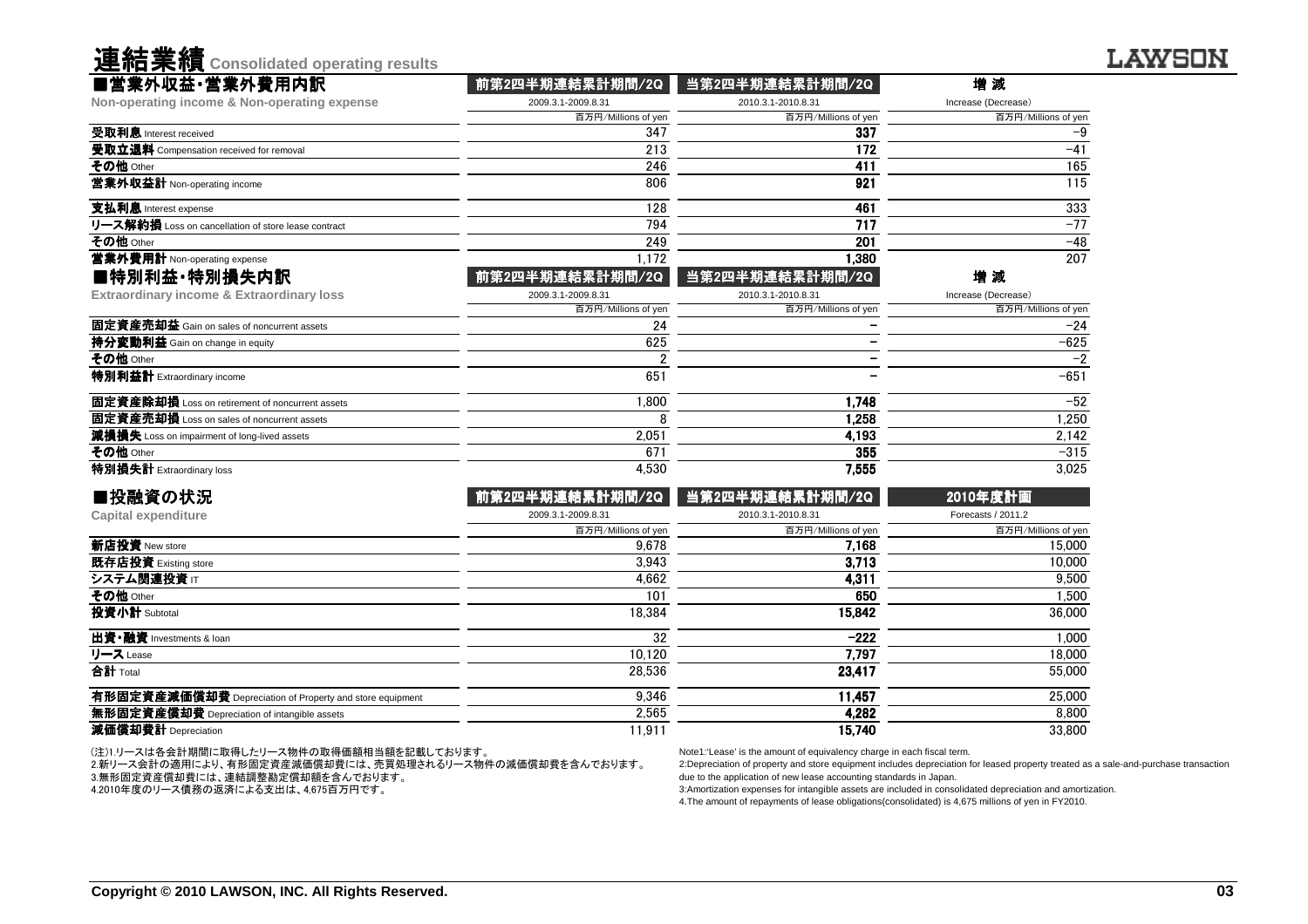#### ■連結貸借対照表 **Consolidated Balance sheet**

|                                                                                        | 前連結会計年度末<br>(2010年2月28日現在)             | 当連結会計期間末<br>(2010年8月31日現在)       | 増減                  |
|----------------------------------------------------------------------------------------|----------------------------------------|----------------------------------|---------------------|
|                                                                                        | Previous fiscal term (As of 2.28,2010) | Current period (As of 8.31,2010) | Increase (Decrease) |
| [資産の部 Assets]                                                                          | 百万円/Millions of yen                    | 百万円/Millions of yen              | 百万円/Millions of yen |
| 流動資産 Current assets                                                                    | 132.198                                | 158,584                          | 26,385              |
| 現金及び預金 Cash and bank deposits                                                          | 64.017                                 | 97.639                           | 33,622              |
| 加盟店貸勘定 Accounts receivable - due from franchised stores                                | 20.790                                 | 12,555                           | $-8,234$            |
| 有価証券 Marketable securities                                                             | 2.500                                  | 1,000                            | $-1,500$            |
| 商品 Merchandise inventories                                                             | 4.446                                  | 4,280                            | $-166$              |
| 未収入金 Accounts receivable - other                                                       | 26,445                                 | 30,517                           | 4,071               |
| 繰延税金資産 Deferred tax assets                                                             | 4,587                                  | 3,392                            | $-1,195$            |
| その他 Other                                                                              | 9,567                                  | 9.327                            | $-239$              |
| 貸倒引当金 Allowance for doubtful accounts                                                  | $-155$                                 | $-128$                           | 27                  |
| 固定資産 Fixed assets                                                                      | 315,933                                | 323.288                          | 7,355               |
| 有形固定資産 Property and store equipment-at net book value                                  | 145,308                                | 152,052                          | 6,743               |
| ・建物及び構築物 Buildings and structures                                                      | 96.452                                 | 94.968                           | $-1.484$            |
| ・車両運搬具及び工具器具備品 Vehicles, tools, furniture and fixtures                                 | 12.858                                 | 12,553                           | $-304$              |
| •その他 Other                                                                             | 35.997                                 | 44.529                           | 8,531               |
| 無形固定資産 Intangible assets                                                               | 34.407                                 | 36.327                           | 1.920               |
| 投資その他の資産 Investments and other                                                         | 136.216                                | 134.909                          | $-1.307$            |
| ・長期貸付金 Long-terms loans receivable                                                     | 29.724                                 | 31,512                           | 1,788               |
| ・差入保証金 Lease deposits                                                                  | 83.205                                 | 81.806                           | $-1.398$            |
| •繰延税金資産 Deferred tax assets                                                            | 15.274                                 | 13.275                           | $-1,998$            |
| •破産更生債権等 Claims provable in bankruptcy, claims provable in rehabilitation and<br>other | 13,631                                 | 14,777                           | 1,146               |
| •その他 Other                                                                             | 9,018                                  | 9,109                            | 91                  |
| •貸倒引当金 Allowance for doubtful accounts                                                 | $-14,636$                              | $-15,573$                        | $-936$              |
| 資産合計 Total Assets                                                                      | 448,131                                | 481,872                          | 33,741              |
| 有形固定資産の減価償却累計額<br>Accumulated depreciation of property and store equipment             | 134,339                                | 141,693                          | 7,353               |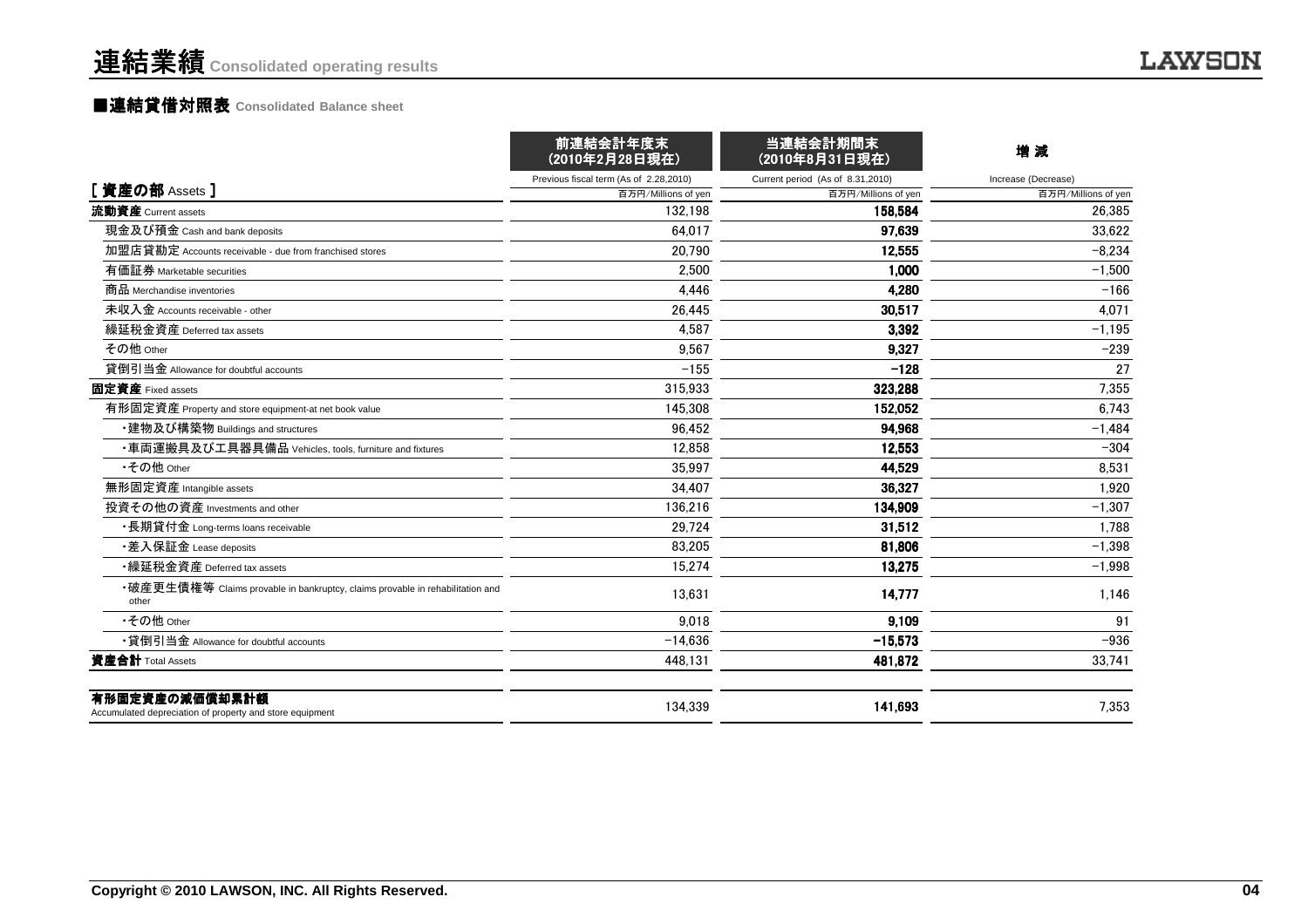#### ■連結貸借対照表 **Consolidated Balance sheet**

|                                                                                             | 前連結会計年度末<br>(2010年2月28日現在)             | 当連結会計期間末<br>(2010年8月31日現在)       | 增減                  |
|---------------------------------------------------------------------------------------------|----------------------------------------|----------------------------------|---------------------|
|                                                                                             | Previous fiscal term (As of 2.28,2010) | Current period (As of 8.31,2010) | Increase (Decrease) |
| [負債の部 Liabilities]                                                                          | 百万円/Millions of yen                    | 百万円/Millions of yen              | 百万円/Millions of yen |
| 流動負債 Current liabilities                                                                    | 184.496                                | 206.350                          | 21,853              |
| 買掛金 Accounts payable-trade                                                                  | 73,189                                 | 93,228                           | 20,039              |
| 加盟店借勘定 Accounts payable-due to franchised stores                                            | 1.024                                  | 1.977                            | 953                 |
| 未払法人税等 Income taxes payable                                                                 | 9,852                                  | 6,495                            | $-3,356$            |
| 預り金 Deposits received                                                                       | 65.858                                 | 74,944                           | 9,085               |
| 賞与引当金 Accrued employees' bonuses                                                            | 2,789                                  | 2,361                            | $-427$              |
| ポイント引当金 Provision for use of points granted                                                 | 2,097                                  | 1,271                            | $-826$              |
| その他 Other                                                                                   | 29,684                                 | 26,070                           | $-3,613$            |
| 固定負債 Long-term liabilities                                                                  | 65,499                                 | 72,027                           | 6,527               |
| 退職給付引当金 Allowance for employees' retirement benefits                                        | 6,206                                  | 6,754                            | 547                 |
| 役員退職慰労引当金<br>Allowance for retirement benefits to executive officers and corporate auditors | 217                                    | 197                              | $-19$               |
| 長期預り保証金 Deposits received from franchisees and lessees                                      | 38,710                                 | 38.289                           | $-421$              |
| その他 Other                                                                                   | 20,365                                 | 26,786                           | 6,420               |
| 負債合計 Total liabilities<br>[純資産の部 Net assets]                                                | 249,996                                | 278,377                          | 28,381              |
| 株主資本 Owners' equity                                                                         | 192,485                                | 199,510                          | 7,024               |
| 資本金 Common stock                                                                            | 58.506                                 | 58,506                           |                     |
| 資本剰余金 Capital surplus                                                                       | 41,520                                 | 47.696                           | 6,176               |
| 利益剰余金 Retained earnings                                                                     | 94,171                                 | 94,998                           | 826                 |
| 自己株式 Treasury stock-at cost                                                                 | $-1,713$                               | $-1.691$                         | 22                  |
| 評価・換算差額等 Valuation and translation adjustments                                              | $-554$                                 | $-588$                           | $-33$               |
| その他有価証券評価差額金 Net unrealized gain on available-for-sale securities                           | 14                                     | 3                                | $-10$               |
| 土地再評価差額金 Land revaluation difference                                                        | $-634$                                 | $-634$                           |                     |
| 為替換算調整勘定 Foreign currency translation adjustments                                           | 65                                     | 42                               | $-22$               |
| 新株予約権 Stock acquisition rights                                                              | 346                                    | 351                              | 5                   |
| 少数株主持分 Minority interests                                                                   | 5,858                                  | 4,221                            | $-1,636$            |
| 純資産合計 Total net assets                                                                      | 198.135                                | 203,495                          | 5,359               |
| 負債純資産合計 Total liabilities, and total net assets                                             | 448.131                                | 481,872                          | 33.741              |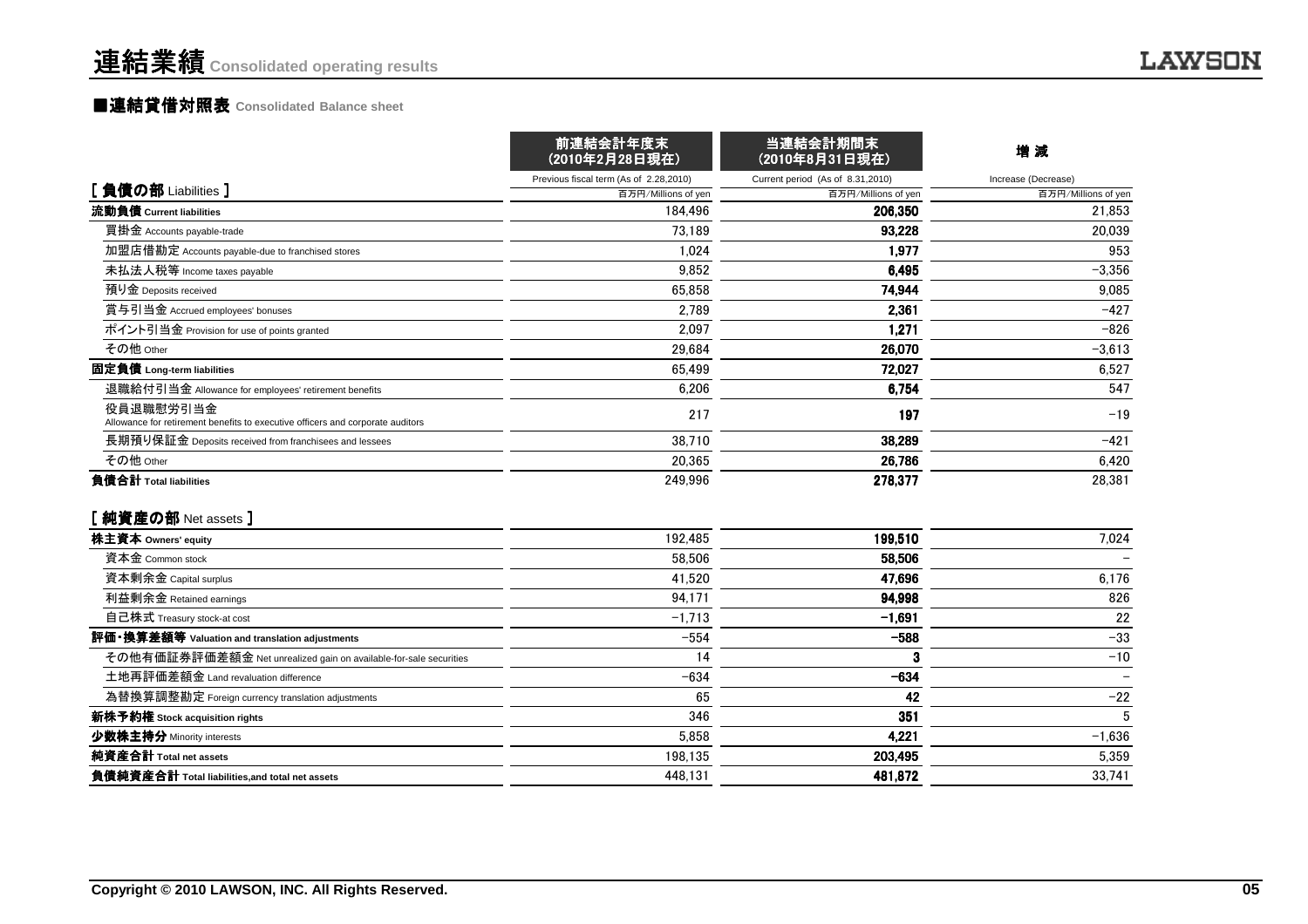### **■連結キャッシュ・フロ一計算書** Consolidated statement of cash flows<br>■

|                                                                                                             | 前第2四半期連結累計期間/2Q     | 当第2四半期連結累計期間/2Q     | 増減                  |
|-------------------------------------------------------------------------------------------------------------|---------------------|---------------------|---------------------|
|                                                                                                             | 2009.3.1-2009.8.31  | 2010.3.1-2010.8.31  | Increase (Decrease) |
| I.営業活動によるキャッシュ・フロー Operating activities                                                                     | 百万円/Millions of yen | 百万円/Millions of yen | 百万円/Millions of yen |
| 税金等調整前当期純利益 Income before income taxes                                                                      | 25.891              | 22.134              | $-3.757$            |
| 減価償却費 Depreciation and amortization                                                                         | 12,018              | 15.740              | 3,721               |
| 固定資産除却損 Loss on retirement of noncurrent assets                                                             | 895                 | 1.125               | 230                 |
| 減損損失 Loss on impairment of long-lived assets                                                                | 2,051               | 4,193               | 2,142               |
| 退職給付引当金の増減額(マイナスは減少)<br>Increase (decrease) in provision for allowance for retirement benefits to employees | 600                 | 547                 | $-52$               |
| 受取利息 Interest received                                                                                      | $-347$              | $-337$              | 9                   |
| 支払利息 Interest expense                                                                                       | 128                 | 461                 | 333                 |
| その他の損益(マイナスは益) Other - net                                                                                  | 201                 | 169                 | $-31$               |
| 売上債権の増減額(マイナスは増加)<br>Decrease (increase) in accounts receivable due from franchised stores                  | 10,328              | 8.234               | $-2,093$            |
| 未収入金の増減額(マイナスは増加) Decrease (increase) in accounts receivable - other                                        | $-274$              | $-4.074$            | $-3.799$            |
| 仕入債務の増減額(マイナスは減少)<br>Increase (decrease) in accounts payable-trade and due to franchised stores             | 14,140              | 21,111              | 6,971               |
| 未払金の増減額(マイナスは減少) Increase (decrease) in accounts payable - other                                            | $-9.033$            | $-6,801$            | 2.231               |
| 預り金の増減額(マイナスは減少) Increase (decrease) in deposit received                                                    | 3.500               | 8.966               | 5.466               |
| 預り保証金の増減額(マイナスは減少)<br>Increase (decrease) in quarantee deposits received from franchisee and lessees        | $-2,363$            | $-421$              | 1,941               |
| その他の資産・負債の増減額 Other - net                                                                                   | 1.069               | 2.397               | 1.328               |
| 小計 Subtotal                                                                                                 | 58.805              | 73,448              | 14,643              |
| 利息の受取額 Interest income received                                                                             | 346                 | 340                 | $-5$                |
| 利息の支払額 Interest expenses paid                                                                               | $-128$              | $-460$              | $-331$              |
| 法人税等の支払額 Income taxes paid                                                                                  | $-9,459$            | $-9,882$            | $-423$              |
| 営業活動によるキャッシュ・フロー Net cash provided by operating activities                                                  | 49,563              | 63,446              | 13.882              |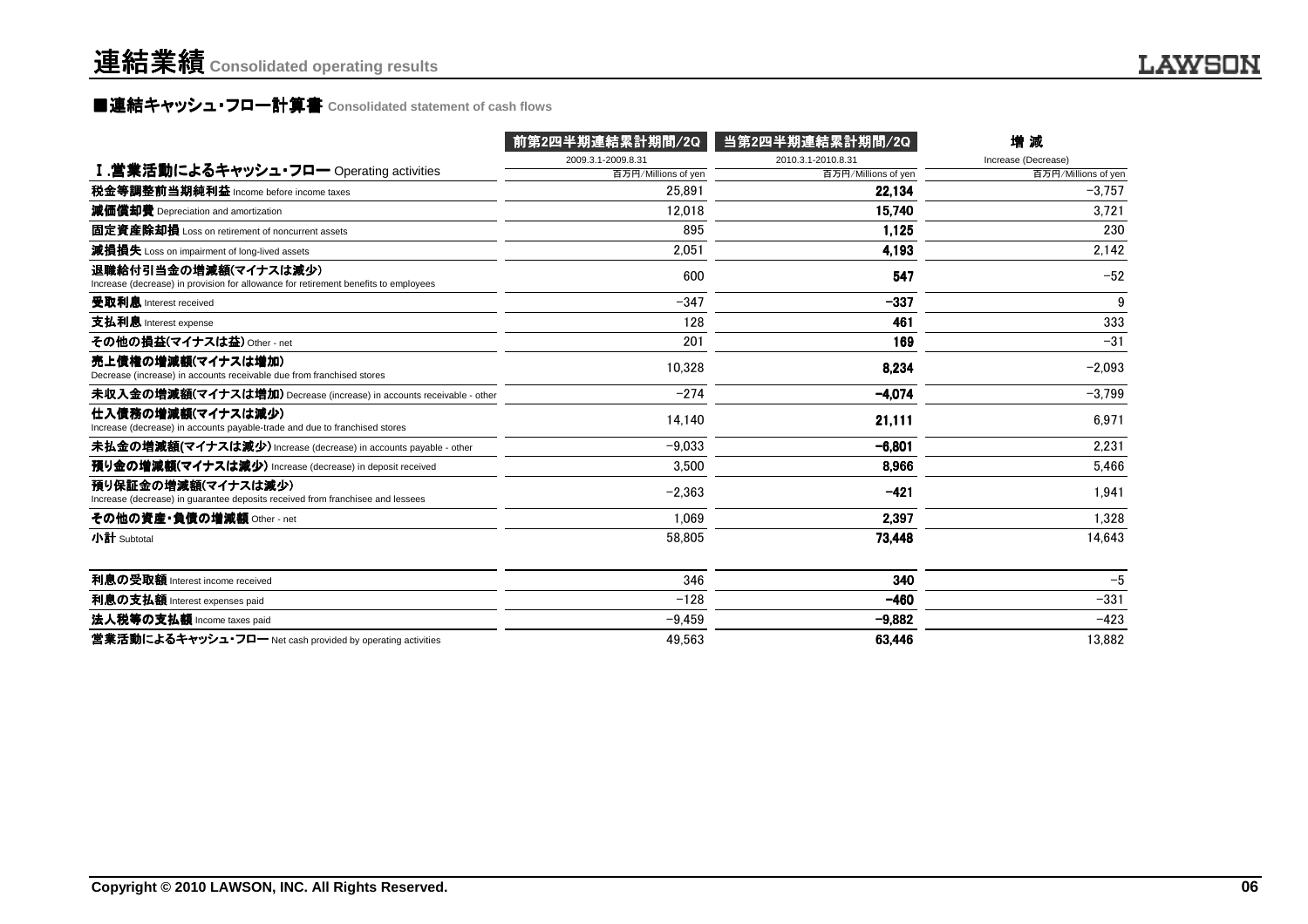|                                                                                                                              | 前第2四半期連結累計期間/2Q     | 当第2四半期連結累計期間/2Q     | 増減                  |
|------------------------------------------------------------------------------------------------------------------------------|---------------------|---------------------|---------------------|
|                                                                                                                              | 2009.3.1-2009.8.31  | 2010.3.1-2010.8.31  | Increase (Decrease) |
| Ⅱ.投資活動によるキャッシュ・フロー Investing activities                                                                                      | 百万円/Millions of yen | 百万円/Millions of yen | 百万円/Millions of yen |
| 定期預金の預入による支出 Payments into time deposits                                                                                     | $-1.580$            | $-8.500$            | $-6.920$            |
| 定期預金の払戻による収入 Proceeds from withdrawal of time deposits                                                                       | 1.500               | 9,500               | 8.000               |
| 有価証券の取得による支出 Payment for purchases of marketable securities                                                                  | $-1.799$            |                     | 1.799               |
| 有価証券の償還による収入 Proceeds from redemption of marketable securities                                                               | 4,100               | 1.500               | $-2,600$            |
| 連結範囲変更を伴う子会社株式取得による収入 Proceeds from purchase of investments<br>in subsidiaries resulting in change in scope of consolidation |                     | 455                 | 455                 |
| 有形固定資産の取得による支出 Payment for acquisition of property and store equipment                                                       | $-13.087$           | $-10.755$           | 2.332               |
| 無形固定資産の取得による支出 Payment for acquisition of intangible fixed assets                                                            | $-4.278$            | $-4.389$            | $-111$              |
| その他 Other - net                                                                                                              | $-751$              | $-475$              | 275                 |
| 投資活動によるキャッシュ・フロー Net cash used in investing activities                                                                       | $-15.897$           | $-12.665$           | 3.231               |
| Ⅲ.財務活動によるキャッシュ・フロー Financing activities<br>リース債務の返済による支出 Repayments of lease obligations                                     | $-2,610$            | $-4.675$            | $-2.065$            |
| 自己株式の取得による支出 Purchase of treasury stock                                                                                      | $-0$                | $-3.506$            | $-3,506$            |
| 長期借入金の返済による支出 Repayment of long-term loans payable                                                                           | $-608$              |                     | 608                 |
| 配当金の支払額 Cash dividends paid                                                                                                  | $-7.933$            | $-7.933$            | 0                   |
| その他 Other - net                                                                                                              | $-74$               | $-42$               | 32                  |
| 財務活動によるキャッシュ・フロー Net cash used in financing activities                                                                       | $-11,226$           | $-16, 157$          | $-4,931$            |
| Ⅳ.現金及び現金同等物の増減額(マイナスは減少)<br>Net Increase (decrease) in cash and cash equivalents                                             | 22,439              | 34,622              | 12,183              |
| Ⅴ.現金及び現金同等物の期首残高<br>Cash and cash equivalents, beginning of period                                                           | 83.981              | 54.843              | $-29.138$           |
| Ⅵ.現金及び現金同等物の期末残高<br>Cash and cash equivalents at the end of period                                                           | 106,421             | 89.465              | $-16,955$           |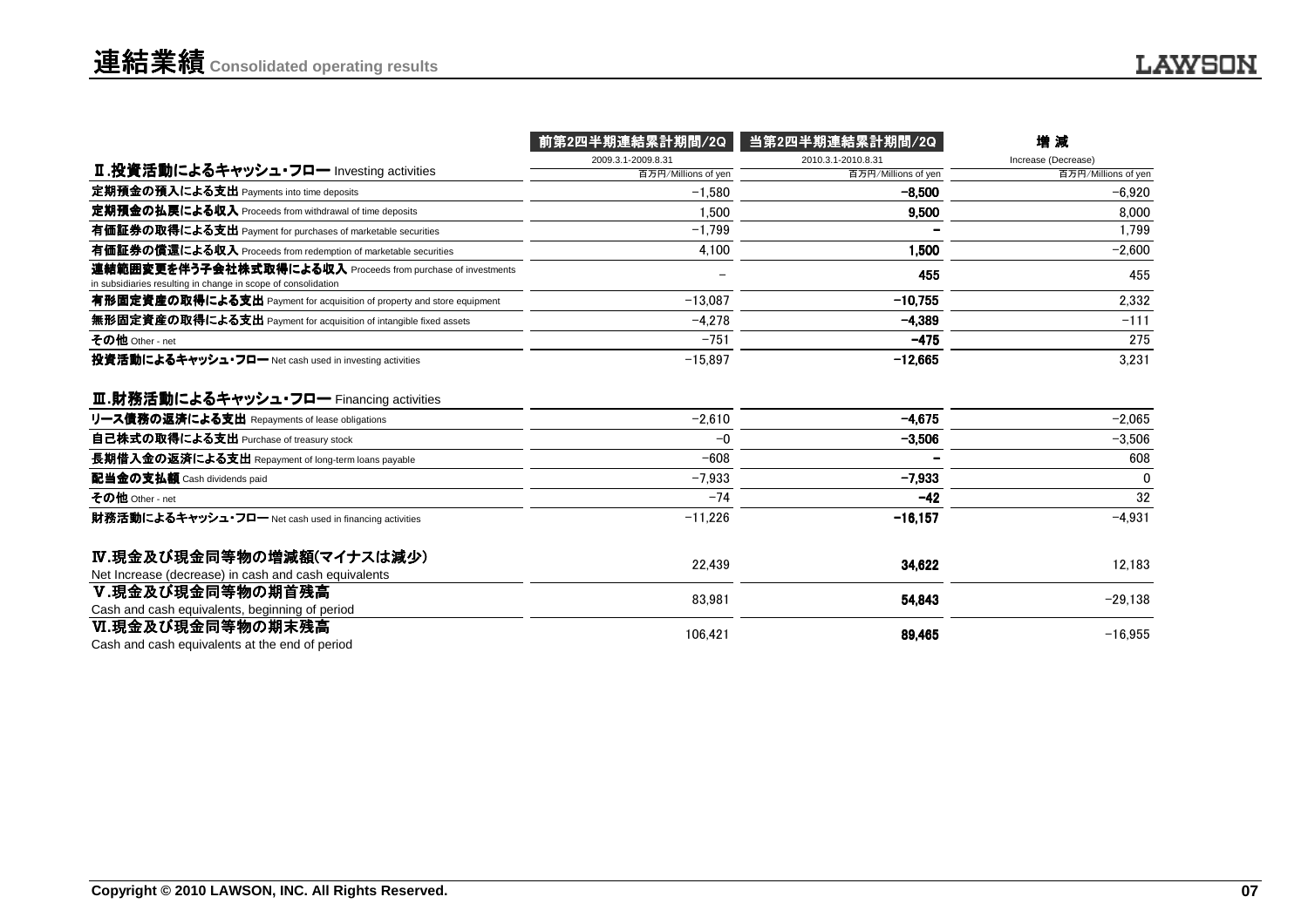#### ■関係会社の状況 **Subsidiaries and equity method affiliate**

| 1.連結子会社                    |         | (株)九九プラス                                                                                                  |                     | 重慶羅森便利店有限公司                                                                                  |                                                                         |                     |  |
|----------------------------|---------|-----------------------------------------------------------------------------------------------------------|---------------------|----------------------------------------------------------------------------------------------|-------------------------------------------------------------------------|---------------------|--|
| 1. Consolidated subsidiary |         | Ninety-Nine Plus, Inc.                                                                                    |                     | CHONGQING LAWSON. Inc                                                                        |                                                                         |                     |  |
| 設立日 Date of establishment  |         | 2000年10月 2000.10                                                                                          |                     | 2010年4月 2010.4                                                                               |                                                                         |                     |  |
| 決算月 Fiscal year end        |         | 2月 February                                                                                               |                     | 12月 December                                                                                 |                                                                         |                     |  |
| 出資比率 LAWSON's share        |         | 100.0%                                                                                                    |                     |                                                                                              | 100.0%                                                                  |                     |  |
| 事業内容 Business activities   |         | 単一価格生鮮食品コンビニエンスストア<br>Operation of a chain of single-price convenience stores known for their fresh foods |                     | 中国重慶市におけるコンビニエンスストア事業<br>LAWSON's chain-store development and operation in Chongging, China. |                                                                         |                     |  |
|                            | 2009年8月 | 2010年2月                                                                                                   | 2010年8月             | 2009年6月                                                                                      | 2009年12月                                                                | 2010年6月             |  |
|                            |         |                                                                                                           | 百万円/Millions of yen |                                                                                              |                                                                         | 百万円/Millions of yen |  |
| 営業利益 Operating profit      | 963     | 2.167                                                                                                     | 1,034               | $\qquad \qquad -$                                                                            | $\overline{\phantom{0}}$                                                | -0                  |  |
| 経常利益 Recurring profit      | 997     | 2,264                                                                                                     | 971                 | $\overline{\phantom{0}}$                                                                     | -                                                                       | $-0$                |  |
| 当期純利益 Net profit           | 1.370   | 1.786                                                                                                     | $-874$              | $\overline{\phantom{a}}$                                                                     | $\overline{\phantom{0}}$                                                | $-0$                |  |
|                            |         | (株)ローソンエンターメディア                                                                                           |                     | (株)ベストプラクティス                                                                                 |                                                                         |                     |  |
|                            |         | LAWSON ENTERMEDIA, INC.                                                                                   |                     |                                                                                              | BestPractice, Inc.                                                      |                     |  |
| 設立日 Date of establishment  |         | 1992年7月 1992.7                                                                                            |                     | 2004年3月 2004.3                                                                               |                                                                         |                     |  |
| 決算月 Fiscal year end        |         | 2月 February                                                                                               |                     | 2月 February                                                                                  |                                                                         |                     |  |
| 出資比率 LAWSON's share        |         | 100.0%                                                                                                    |                     | 100.0%                                                                                       |                                                                         |                     |  |
| 事業内容 Business activities   |         | チケット販売・情報提供サービス業<br>Ticket sales, e-commerce, advertising sales and other marketing activities            |                     |                                                                                              | 店舗の経営の実態調査・分析業務<br>On-site inspections and analysis of store management |                     |  |
|                            | 2009年8月 | 2010年2月                                                                                                   | 2010年8月             | 2009年8月                                                                                      | 2010年2月                                                                 | 2010年8月             |  |
|                            |         |                                                                                                           | 百万円/Millions of yen |                                                                                              |                                                                         | 百万円/Millions of yen |  |
| 営業利益 Operating profit      | 721     | 1.098                                                                                                     | 617                 | 21                                                                                           | 91                                                                      | 83                  |  |
| 経常利益 Recurring profit      | 727     | 1.184                                                                                                     | 625                 | 21                                                                                           | 92                                                                      | 83                  |  |
|                            | 770     | $+1.000$                                                                                                  | 40 <sup>4</sup>     | $\sim$                                                                                       | ro.                                                                     | $\overline{10}$     |  |

|                                  |                                          | (株)ローソン・エイティエム・ネットワークス          |                     |                          | (株)クロスオーシャンメディア                                          |                     |  |
|----------------------------------|------------------------------------------|---------------------------------|---------------------|--------------------------|----------------------------------------------------------|---------------------|--|
|                                  |                                          | LAWSON ATM Networks, Inc.       |                     |                          | Cross Ocean Media, Inc.                                  |                     |  |
| 設立日 Date of establishment        |                                          | 2001年5月 2001.5                  |                     | 2010年3月 2010.3           |                                                          |                     |  |
| 決算月 Fiscal year end              |                                          | $2$ 月 February                  |                     | $2月$ February            |                                                          |                     |  |
| 出資比率 LAWSON's share              |                                          | 44.0%                           |                     |                          | 42.0%                                                    |                     |  |
| 事業内容 Business activities         |                                          | 現金自動預入払出機の運営 Operation of ATMs  |                     |                          | デジタルサイネージによる広告事業 Advertising business by digital signage |                     |  |
| 他出資企業 Composition of shreholders | 銀行(38行) Bank (38 companies)              | 50.0%                           |                     |                          | 株式会社アサツー ディ・ケイ ASATSU-DK INC                             |                     |  |
|                                  | セコム株式会社 SECOM Co., Itd                   | 2.5%                            |                     |                          | 株式会社エヌ・ティ・ティ・ドコモ NTT DOCOMO, INC.<br>20.0%               |                     |  |
|                                  | 沖電気工業株式会社 Oki Electric Industry Co., Itd |                                 | 2.5%                |                          |                                                          |                     |  |
|                                  |                                          | 日本通運株式会社 NIPPON EXPRESS<br>1.0% |                     |                          |                                                          |                     |  |
|                                  | 2009年8月                                  | 2010年2月                         | 2010年8月             | 2009年8月                  | 2010年2月                                                  | 2010年8月             |  |
|                                  |                                          |                                 | 百万円/Millions of yen |                          |                                                          | 百万円/Millions of yen |  |
| 営業利益 Operating profit            | 1.413                                    | 2.444                           | 1.659               |                          |                                                          | $-176$              |  |
| 経常利益 Recurring profit            | 1.394                                    | 2.381                           | 1.597               | $\overline{\phantom{0}}$ | $\overline{\phantom{0}}$                                 | $-180$              |  |
| 当期純利益 Net profit                 | 825                                      | 1.412                           | 947                 |                          | $\overline{\phantom{0}}$                                 | $-180$              |  |

<sup>776</sup> -11,886 <sup>431</sup> <sup>20</sup> <sup>59</sup> <sup>48</sup>

(注)(株)九九プラスの2009年8月と2010年2月の営業数値は、当社連結グループの取込数値です。

Note:The amount of operating results in FY2009 of Ninety-Nine Plus, Inc were the total amount consolidated by LAWSON.

当期純利益 Net profit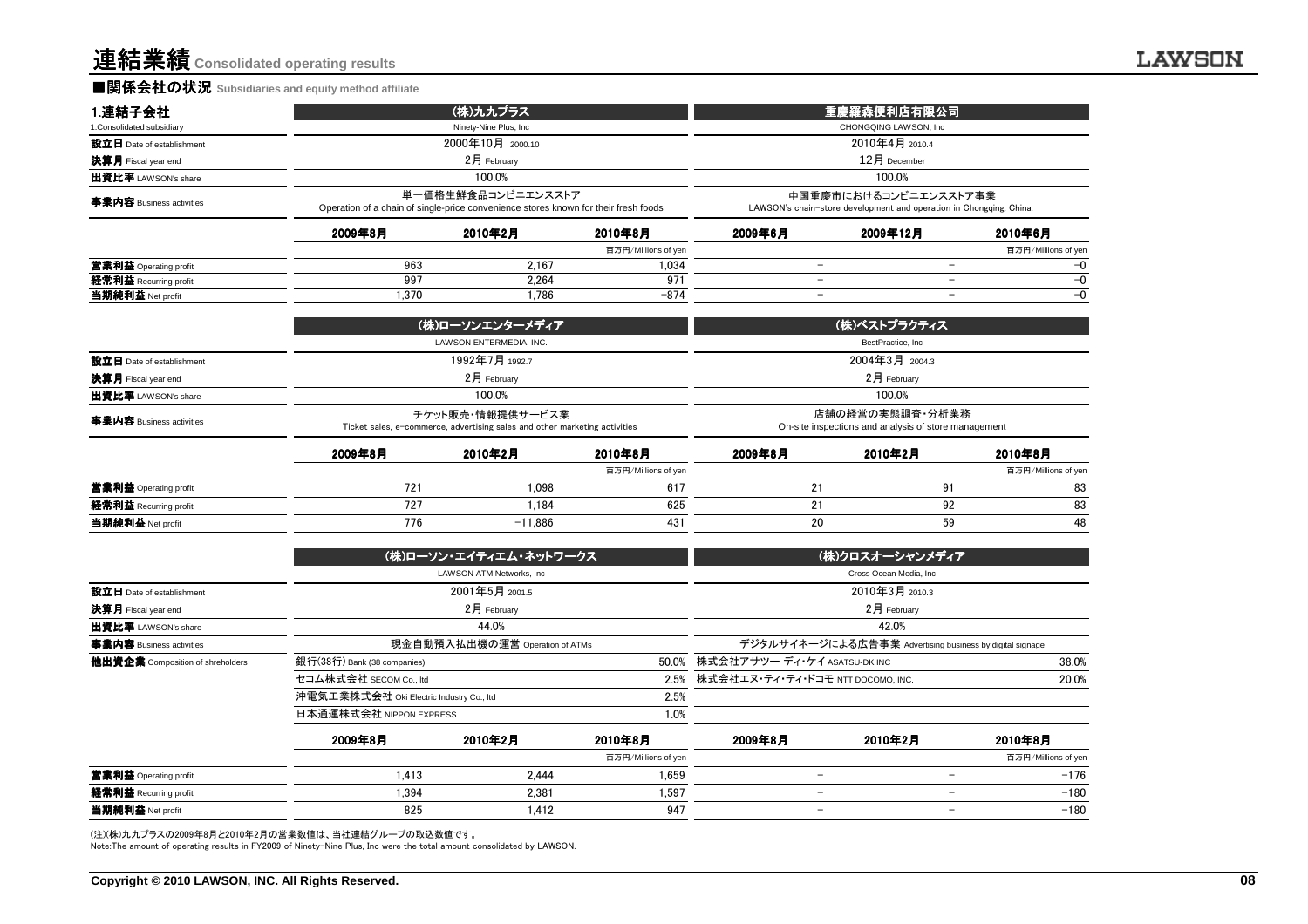#### ■関係会社の状況 Subsidiaries and equity method affiliate

| 2.持分法適用関連会社                                               | (株)ローソン沖縄                                                                         |       | L 上海華聯羅 <u>森有限公司</u>                                                                             |       |  |  |
|-----------------------------------------------------------|-----------------------------------------------------------------------------------|-------|--------------------------------------------------------------------------------------------------|-------|--|--|
| 2. Equity method affiliate by region                      | LAWSON Okinawa, Inc.                                                              |       | SHANGHAI HUALIAN LAWSON CO., LTD.                                                                |       |  |  |
| 設立日 Date of establishment                                 | 2009年10月 2009.10                                                                  |       | 1996年2月 1996.2                                                                                   |       |  |  |
| <b>決算月</b> Fiscal year end                                | $2$ 月 February                                                                    |       | $12月$ December                                                                                   |       |  |  |
| 出資比率 LAWSON's share                                       | 49.0%                                                                             |       | 49.0%                                                                                            |       |  |  |
| <b>事業内容</b> Business activities                           | 沖縄県におけるコンビニエンスストア事業<br>LAWSON's chain-store development and operation in Okinawa. |       | 上海におけるフランチャイズシステム及び直営店舗の運営<br>Franchising and direct operation of convenience stores in Shanghai |       |  |  |
| 他出資企業 Composition of shreholders 株式会社サンエー SAN-A CO., LTD. |                                                                                   | 51.0% | 華聯集団有限公司 HUALIAN(GROUP)CO., LTD                                                                  | 51.0% |  |  |

#### **■国内店舗数の推移 Number of stores in Japan**

|                                                    | 前第2四半期連結累計期間/2Q                                                                                               | 当第2四半期連結累計期間/2Q    | 2011年2月 (計画)                                                                                                                                                                                                                   |  |
|----------------------------------------------------|---------------------------------------------------------------------------------------------------------------|--------------------|--------------------------------------------------------------------------------------------------------------------------------------------------------------------------------------------------------------------------------|--|
|                                                    | 2009.3.1-2009.8.31                                                                                            | 2010.3.1-2010.8.31 | February, 2011 (Forecast)                                                                                                                                                                                                      |  |
| 単体 Number of stores (Non-consolidated)             |                                                                                                               |                    |                                                                                                                                                                                                                                |  |
| 開店 Opening (店/Store)                               | $\overline{273}$                                                                                              | 240                | 440                                                                                                                                                                                                                            |  |
| 閉店 Closure (店/Store)                               | 176                                                                                                           | 156                | 320                                                                                                                                                                                                                            |  |
| うち置換(-) Re-location(-)                             | 75                                                                                                            | 44                 |                                                                                                                                                                                                                                |  |
| 純増 Net Increase (店/Store)                          | 97                                                                                                            | 84                 | 120                                                                                                                                                                                                                            |  |
| 総店舗数Total number of stores                         | 8,699                                                                                                         | 8,713              | 8,749                                                                                                                                                                                                                          |  |
| グループ会社 Consolidated subsidiaries                   |                                                                                                               |                    |                                                                                                                                                                                                                                |  |
| 開店 Opening (店/Store)                               | 39                                                                                                            | $\overline{55}$    | 180                                                                                                                                                                                                                            |  |
| 閉店 Closure (店/Store)                               | 34                                                                                                            | 40                 | 50                                                                                                                                                                                                                             |  |
| うち置換(-) Re-location(-)                             |                                                                                                               |                    |                                                                                                                                                                                                                                |  |
| 純増 Net Increase (店/Store)                          | 5                                                                                                             | 15                 | 130                                                                                                                                                                                                                            |  |
| 総店舗数Total number of stores                         | 930                                                                                                           | 1,147              | 1,262                                                                                                                                                                                                                          |  |
| グループ計 Total                                        |                                                                                                               |                    |                                                                                                                                                                                                                                |  |
| 開店 Opening (店/Store)                               | 312                                                                                                           | 286                | 590                                                                                                                                                                                                                            |  |
| 閉店 Closure (店/Store)                               | 210                                                                                                           | 187                | 340                                                                                                                                                                                                                            |  |
| うち置換(-) Re-location(-)                             | $\overline{75}$                                                                                               | 44                 |                                                                                                                                                                                                                                |  |
| 純増 Net Increase (店/Store)                          | 102                                                                                                           | 99                 | 250                                                                                                                                                                                                                            |  |
| 総店舗数Total number of stores                         | 9.629                                                                                                         | 9.860              | 10,011                                                                                                                                                                                                                         |  |
| る店舗数を含みます。                                         | (注)1. 上記の表の数値は、当社連結グループの運営するコンビニエンスストアの店舗数です。(株)ローソン沖縄の運営す<br>2.「グループ計」の「開店」及び「閉店」の数値は、グループ間での業態変更店舗数を除いています。 |                    | Note1: Number of stores are consolidated figures of LAWSON Group, includes stores<br>operated by LAWSON Okinawa Inc.<br>2:Store numbers for the Group, "opening" and "closure" exclude format conversion with<br>LAWSON Group. |  |
|                                                    |                                                                                                               |                    |                                                                                                                                                                                                                                |  |
|                                                    |                                                                                                               |                    |                                                                                                                                                                                                                                |  |
|                                                    |                                                                                                               |                    |                                                                                                                                                                                                                                |  |
| Copyright © 2010 LAWSON, INC. All Rights Reserved. |                                                                                                               |                    |                                                                                                                                                                                                                                |  |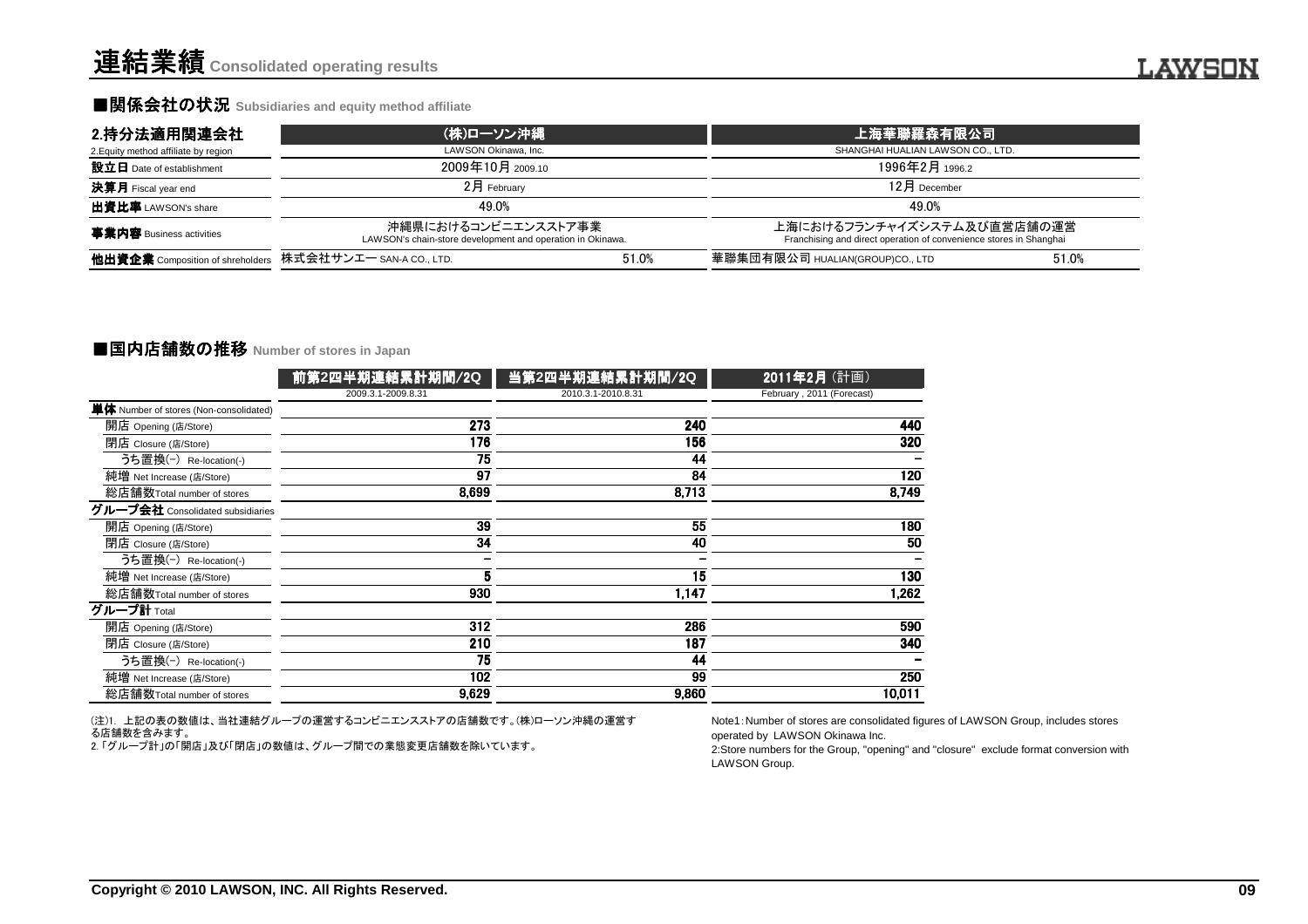# **■タイプ別店舗数** Number of stores by store type

|                                                     | 2009年8月<br>August, 2009  |           | 2010年2月        |           | 2010年8月      |           | 期中増加店舗数                 |  |
|-----------------------------------------------------|--------------------------|-----------|----------------|-----------|--------------|-----------|-------------------------|--|
|                                                     |                          |           | February, 2010 |           | August, 2010 |           | Net increase (decrease) |  |
|                                                     | 店/Store                  | 構成比/Share | 店/Store        | 構成比/Share | 店/Store      | 構成比/Share | 店/Store                 |  |
| 直営店 Company - owned stores                          |                          |           |                |           |              |           |                         |  |
| ローソン LAWSON                                         | 281                      | 2.9%      | 207            | 2.1%      | 177          | 1.8%      | $-30$                   |  |
| ナチュラルローソン NATURAL LAWSON                            | 69                       | 0.7%      | 62             | 0.6%      | 59           | 0.6%      | $-3$                    |  |
| ローソンストア100·SHOP99<br>LAWSON STORE100 · SHOP99       | 813                      | 8.4%      | 829            | 8.5%      | 801          | 8.1%      | $-28$                   |  |
| 小計 Subtotal                                         | 1,163                    | 12.1%     | 1,098          | 11.2%     | 1,037        | 10.5%     | $-61$                   |  |
| 加盟店 Franchised Stores                               |                          |           |                |           |              |           |                         |  |
| Bタイプ Type B                                         | 1,298                    | 13.5%     | 1,258          | 12.9%     | 1.233        | 12.5%     | $-25$                   |  |
| Gタイプ Type G                                         | 2,004                    | 20.8%     | 2.001          | 20.5%     | 2,018        | 20.5%     | 17                      |  |
| $C$ タイプ $Type C$                                    | 5,024                    | 52.2%     | 5,074          | 52.0%     | 5,194        | 52.7%     | 120                     |  |
| ナチュラルローソン NATURAL LAWSON                            | 23                       | 0.2%      | 27             | 0.3%      | 32           | 0.3%      | 5                       |  |
| ローソンストア100·SHOP99<br>LAWSON STORE100 · SHOP99       | 117                      | 1.2%      | 167            | 1.7%      | 207          | 2.1%      | 40                      |  |
| 小計 Subtotal                                         | 8,466                    | 87.9%     | 8,527          | 87.4%     | 8,684        | 88.1%     | 157                     |  |
| $\texttt{\texttt{IJ}FFC}^*$ Area franchised stores* | $\overline{\phantom{m}}$ |           | 136            | 1.4%      | 139          | 1.4%      | 3                       |  |
| 国内グループ計 Total                                       | 9,629                    | 100.0%    | 9,761          | 100.0%    | 9,860        | 100.0%    | 99                      |  |
|                                                     |                          |           |                |           |              |           |                         |  |

\*㈱ローソン沖縄の運営する店舗数であります。

\*The number of LAWSON stores operated by equity-method affiliate LAWSON Okinawa, Inc. in Okinawa prefecture.

## **■その他の連結子会社の運営する店舗数状況** Number of stores of subsidiaries by region<br>→

|                                      | 2009年8月                  | 2010年2月        | 2010年8月      | 期中増加店舗数                 |
|--------------------------------------|--------------------------|----------------|--------------|-------------------------|
|                                      | August, 2009             | February, 2010 | August, 2010 | Net increase (decrease) |
|                                      | 店/Store                  | 店/Store        | 店/Store      | 店/Store                 |
| 重慶羅森便利店有限公司<br>CHONGQING LAWSON, Inc | $\overline{\phantom{m}}$ |                |              |                         |

(注)決算月は12月です。

Note:This company has a December 31 fiscal year-end.

### ■持分法適用関連会社の運営する店舗数状況 Number of stores of equity method affiliate by region<br>→

|                                                 | 2009年8月                                               | 2010年2月        | 2010年8月      | 期中增加店舗数                 |
|-------------------------------------------------|-------------------------------------------------------|----------------|--------------|-------------------------|
|                                                 | August, 2009                                          | February, 2010 | August, 2010 | Net increase (decrease) |
|                                                 | 店/Store                                               | 店/Store        | 店/Store      | 店/Store                 |
| 上海華聯羅森有限公司<br>SHANGHAI HUALIAN LAWSON CO., LTD. | 288                                                   | 298            | 318          | 20                      |
| (注)決算月は12月です。                                   | Note: This company has a December 31 fiscal year-end. |                |              |                         |
|                                                 | 店/Store                                               | 店/Store        | 店/Store      | 店/Store                 |
| (株)ローソン沖縄 LAWSON Okinawa, Inc                   |                                                       | 136            | 139          |                         |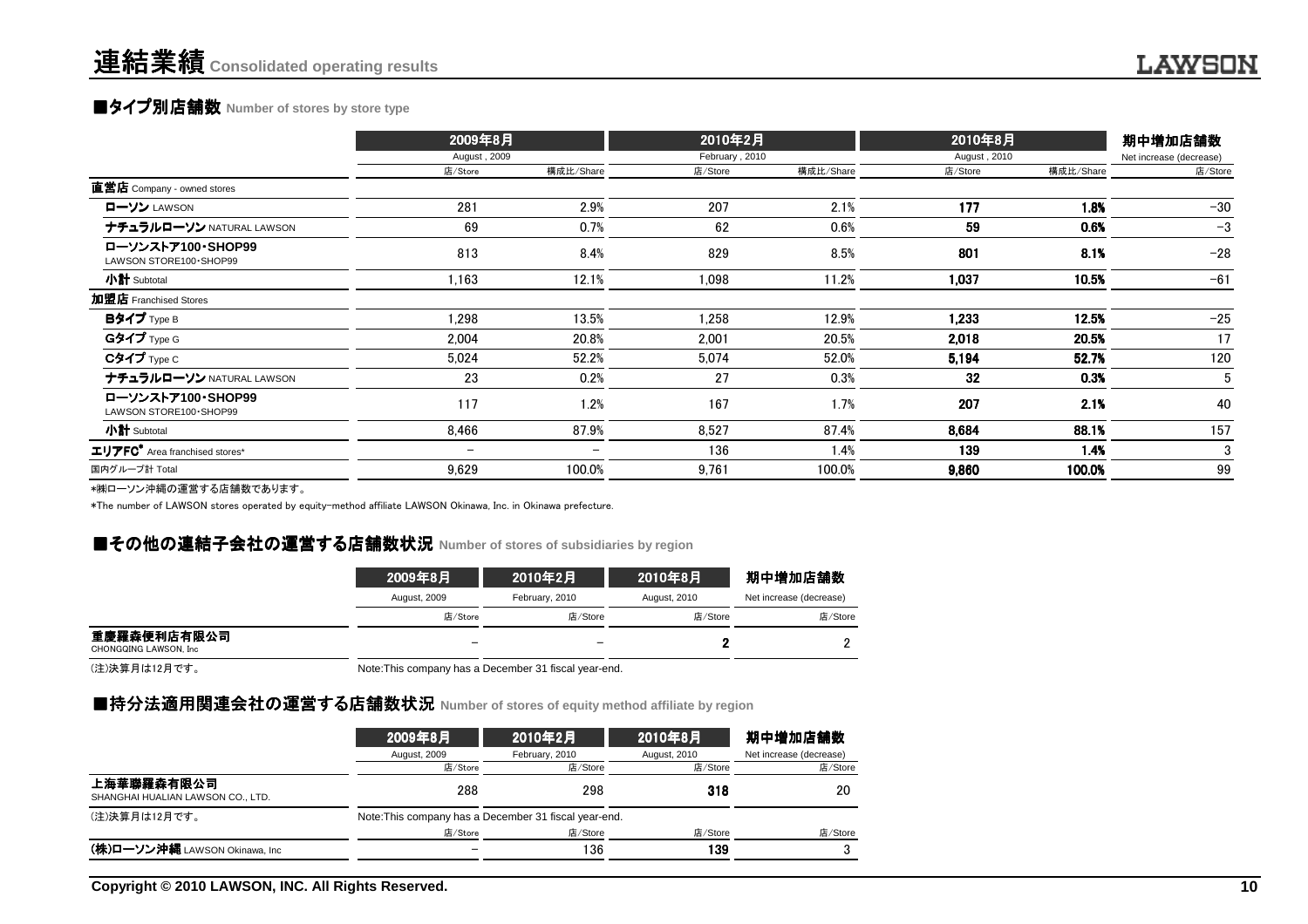#### ■都道府県別店舗分布状況 Number of stores by region and prefecture

|                           |              |               | 2010年2月                           |         |         | 2010年8月                           |                 |                          | 増減                                |                          |
|---------------------------|--------------|---------------|-----------------------------------|---------|---------|-----------------------------------|-----------------|--------------------------|-----------------------------------|--------------------------|
|                           |              |               | February, 2010                    |         |         | August, 2010                      |                 |                          | Net increase (decrease)           |                          |
|                           |              | ローソン          | ローソンストア<br>100/SHOP99             | グループ計   | ローソン    | ローソンストア<br>100/SHOP99             | グループ計           | ローソン                     | ローソンストア<br>100/SHOP99             | グループ計                    |
|                           |              | <b>LAWSON</b> | <b>LAWSON STORE</b><br>100/SHOP99 | Total   | LAWSON  | <b>LAWSON STORE</b><br>100/SHOP99 | Total           | LAWSON                   | <b>LAWSON STORE</b><br>100/SHOP99 | Total                    |
|                           |              | 店/Store       | 店/Store                           | 店/Store | 店/Store | 店/Store                           | 店/Store         | 店/Store                  | 店/Store                           | 店/Store                  |
| 北海道 Hokkaido              | 北海道 Hokkaido | 518           | $\qquad \qquad -$                 | 518     | 536     | $\qquad \qquad -$                 | 536             | 18                       | $\overline{\phantom{0}}$          | 18                       |
| 東北 Tohoku                 | 青森 Aomori    | 167           | $\overline{\phantom{0}}$          | 167     | 166     | $\overline{\phantom{a}}$          | 166             | $-1$                     | $-$                               | $-1$                     |
|                           | 岩手 Iwate     | 161           | $\qquad \qquad -$                 | 161     | 161     | $\overline{\phantom{a}}$          | 161             | $\overline{\phantom{m}}$ | $\overline{\phantom{m}}$          |                          |
|                           | 宫城 Miyagi    | 166           | 27                                | 193     | 165     | 27                                | 192             | $-1$                     | $\overline{\phantom{m}}$          | $-1$                     |
|                           | 秋田 Akita     | 148           | $\overline{\phantom{m}}$          | 148     | 152     | $\overline{\phantom{m}}$          | 152             | 4                        | $\overline{\phantom{0}}$          | $\overline{4}$           |
|                           | 山形 Yamagata  | 59            | $\overline{\phantom{0}}$          | 59      | 59      | $\overline{\phantom{0}}$          | 59              | $\overline{\phantom{0}}$ | $\overline{\phantom{0}}$          |                          |
|                           | 福島 Fukushima | 95            | 5                                 | 100     | 94      | 5                                 | 99              | $-1$                     | $\overline{\phantom{m}}$          | $-1$                     |
|                           | 小計 Sub total | 796           | 32                                | 828     | 797     | 32                                | 829             |                          | $-$                               | $\mathbf{1}$             |
| 関東 Kanto                  | 茨城 Ibaraki   | 100           | 5                                 | 105     | 100     | 5                                 | 105             | $\overline{\phantom{0}}$ | $\overline{\phantom{m}}$          | $\overline{\phantom{m}}$ |
|                           | 栃木 Tochigi   | 106           | $\overline{\phantom{m}}$          | 106     | 108     | $\overline{\phantom{m}}$          | 108             | $\overline{2}$           | $\overline{\phantom{m}}$          | $\overline{2}$           |
|                           | 群馬 Gunma     | 65            | $\overline{\phantom{m}}$          | 65      | 66      | $\overline{\phantom{m}}$          | 66              |                          | $-$                               | $\mathbf{1}$             |
|                           | 埼玉 Saitama   | 327           | 47                                | 374     | 329     | 45                                | 374             | $\overline{2}$           | $-2$                              | $\overline{\phantom{m}}$ |
|                           | 千葉 Chiba     | 290           | 61                                | 351     | 290     | 60                                | 350             | $\overline{\phantom{0}}$ | $-1$                              | $-1$                     |
|                           | 東京 Tokyo     | 903           | 351                               | 1,254   | 914     | 351                               | 1,265           | 11                       | $\overline{\phantom{0}}$          | 11                       |
|                           | 神奈川 Kanagawa | 501           | 163                               | 664     | 507     | 165                               | 672             | 6                        | $\overline{2}$                    | 8                        |
|                           | 小計 Sub total | 2,292         | 627                               | 2,919   | 2,314   | 626                               | 2,940           | 22                       | $-1$                              | 21                       |
| 甲信越 Koshinetsu 新潟 Niigata |              | 104           | $\overline{\phantom{0}}$          | 104     | 105     | $\overline{\phantom{a}}$          | 105             |                          | $\overline{\phantom{a}}$          |                          |
|                           | 山梨 Yamanashi | 66            | $\overline{\phantom{0}}$          | 66      | 69      | $\overline{\phantom{a}}$          | 69              | $\sqrt{3}$               | $\overline{\phantom{m}}$          | $\sqrt{3}$               |
|                           | 長野 Nagano    | 133           | $\overline{\phantom{0}}$          | 133     | 131     | $\overline{\phantom{a}}$          | 131             | $-2$                     | $-$                               | $-2$                     |
|                           | 小計 Sub total | 303           | $\overline{\phantom{0}}$          | 303     | 305     | $\overline{\phantom{a}}$          | 305             | $\overline{2}$           | $\overline{\phantom{0}}$          | $\overline{2}$           |
| 北陸 Hokuriku               | 富山 Toyama    | 111           | $\overline{\phantom{m}}$          | 111     | 112     | $\overline{\phantom{m}}$          | $\frac{1}{112}$ | $\mathbf{1}$             | $-$                               | $\overline{1}$           |
|                           | 石川 Ishikawa  | 85            | $\overline{\phantom{m}}$          | 85      | 88      | $\overline{\phantom{m}}$          | 88              | $\mathfrak{3}$           | $\overline{\phantom{m}}$          | $\sqrt{3}$               |
|                           | 福井 Fukui     | 96            | $\overline{\phantom{m}}$          | 96      | 99      | $\overline{\phantom{a}}$          | 99              | 3                        | $\overline{\phantom{a}}$          | $\overline{3}$           |
|                           | 小計 Sub total | 292           | $\overline{\phantom{m}}$          | 292     | 299     | $\overline{\phantom{m}}$          | 299             | $\overline{7}$           | $\overline{\phantom{0}}$          | $\overline{7}$           |
| 東海 Tokai                  | 静岡 Shizuoka  | 159           | 14                                | 173     | 165     | 13                                | 178             | 6                        | $-1$                              | $\overline{5}$           |
|                           | 愛知 Aichi     | 340           | 106                               | 446     | 350     | 112                               | 462             | 10                       | 6                                 | 16                       |
|                           | 岐阜 Gifu      | 111           | 6                                 | 117     | 114     | $\overline{7}$                    | 121             | 3                        | $\mathbf{1}$                      | 4                        |
|                           | 三重 Mie       | 90            | $\overline{\phantom{m}}$          | 90      | 94      | $\overline{\phantom{a}}$          | 94              | $\overline{4}$           | $-$                               | $\overline{4}$           |
|                           | 小計 Sub total | 700           | 126                               | 826     | 723     | 132                               | 855             | 23                       | 6                                 | 29                       |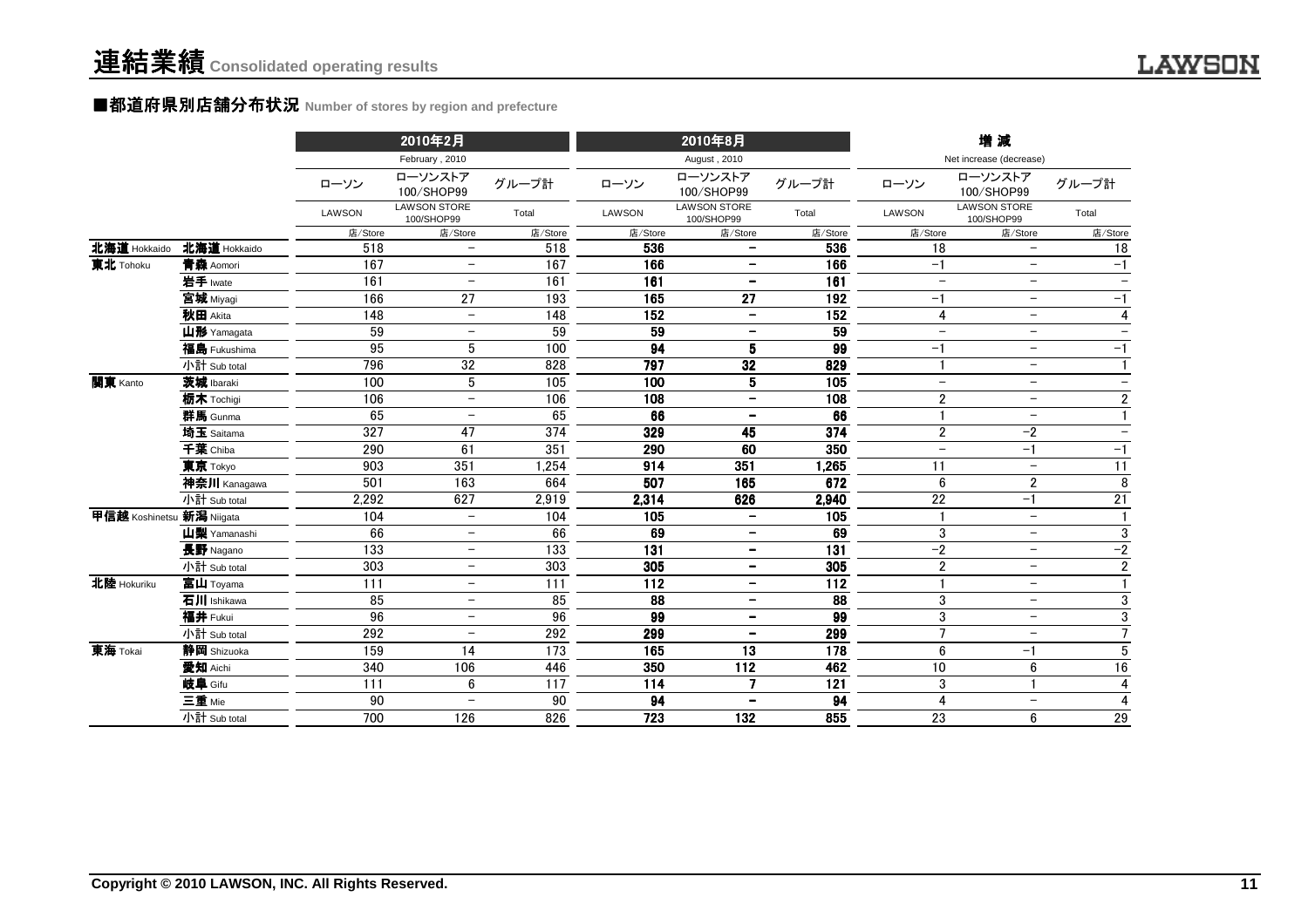#### ■都道府県別店舗分布状況 **Number of stores by region and prefecture**

|            |                                                      |               | 2010年2月                           |                 |         | 2010年8月                           |                   |                          | 増減                                |                          |
|------------|------------------------------------------------------|---------------|-----------------------------------|-----------------|---------|-----------------------------------|-------------------|--------------------------|-----------------------------------|--------------------------|
|            |                                                      |               | February, 2010                    |                 |         | August, 2010                      |                   |                          | Net increase (decrease)           |                          |
|            |                                                      | ローソン          | ローソンストア<br>100/SHOP99             | グループ計           | ローソン    | ローソンストア<br>100/SHOP99             | グループ計             | ローソン                     | ローソンストア<br>100/SHOP99             | グループ計                    |
|            |                                                      | <b>LAWSON</b> | <b>LAWSON STORE</b><br>100/SHOP99 | Total           | LAWSON  | <b>LAWSON STORE</b><br>100/SHOP99 | Total             | LAWSON                   | <b>LAWSON STORE</b><br>100/SHOP99 | Total                    |
|            |                                                      | 店/Store       | 店/Store                           | 店/Store         | 店/Store | 店/Store                           | 店/Store           | 店/Store                  | 店/Store                           | 店/Store                  |
| 近畿 Kinki   | 滋賀 Shiga                                             | 123           | $\overline{\phantom{m}}$          | 123             | 123     |                                   | 123               | $\overline{\phantom{m}}$ |                                   |                          |
|            | 京都 Kyoto                                             | 207           | 38                                | 245             | 209     | 40                                | 249               | $\overline{2}$           | $\overline{2}$                    | $\overline{4}$           |
|            | 大阪 Osaka                                             | 818           | 136                               | 954             | 819     | 137                               | 956               |                          | -1                                | $\overline{2}$           |
|            | 兵庫 Hyogo                                             | 508           | 34                                | 542             | 512     | 36                                | 548               | $\overline{4}$           | $\overline{2}$                    | $\bf 6$                  |
|            | 奈良 Nara                                              | 99            | 3                                 | 102             | 98      | $\mathbf 2$                       | 100               | $-1$                     | $-1$                              | $-2$                     |
|            | 和歌山 Wakayama                                         | 109           | $\overline{\phantom{0}}$          | 109             | 109     | $\qquad \qquad -$                 | 109               | $\!-$                    | $\overline{\phantom{m}}$          | $\overline{\phantom{0}}$ |
|            | 小計 Sub total                                         | 1.864         | 211                               | 2,075           | 1,870   | 215                               | 2,085             | 6                        | 4                                 | $10$                     |
| 中国 Chugoku | 鳥取 Tottori                                           | 89            | $\overline{\phantom{m}}$          | 89              | 88      | $\overline{\phantom{a}}$          | 88                | $-1$                     | $\overline{\phantom{m}}$          | $-1$                     |
|            | 島根 Shimane                                           | 87            | $\qquad \qquad -$                 | 87              | 89      | $\overline{\phantom{a}}$          | 89                | $\overline{2}$           | $\overline{\phantom{m}}$          | $\overline{\mathbf{c}}$  |
|            | 岡山 Okayama                                           | 123           | $\overline{\phantom{a}}$          | 123             | 122     | $\overline{\phantom{a}}$          | 122               | $-1$                     | $\overline{\phantom{0}}$          | $-1$                     |
|            | 広島 Hiroshima                                         | 140           | $\overline{\phantom{m}}$          | 140             | 140     | $\overline{\phantom{a}}$          | 140               | $\overline{\phantom{a}}$ | $\overline{\phantom{m}}$          | $\overline{\phantom{m}}$ |
|            | $\mathbf{\mathsf{H}}\mathbf{\mathsf{\Pi}}$ Yamaguchi | 109           | $\overline{\phantom{0}}$          | 109             | 112     | $\overline{\phantom{a}}$          | 112               | 3                        | $-$                               | 3                        |
|            | 小計 Sub total                                         | 548           | $\overline{\phantom{m}}$          | 548             | 551     | $\overline{\phantom{a}}$          | 551               | 3                        | $\overline{\phantom{m}}$          | $\overline{3}$           |
| 四国 Shikoku | 徳島 Tokushima                                         | 105           | $\overline{\phantom{m}}$          | 105             | 104     | $\overline{\phantom{m}}$          | 104               | $-1$                     | $\overline{\phantom{0}}$          | $-1$                     |
|            | 香川 Kagawa                                            | 97            | $\overline{\phantom{0}}$          | 97              | 98      | $\overline{\phantom{a}}$          | 98                |                          | $\overline{\phantom{m}}$          |                          |
|            | 愛媛 Ehime                                             | 156           | $\overline{\phantom{0}}$          | 156             | 154     | $\overline{\phantom{a}}$          | $\frac{154}{154}$ | $-2$                     | $\overline{\phantom{0}}$          | $-2$                     |
|            | 高知 Kouchi                                            | 58            | $\overline{\phantom{0}}$          | $\overline{58}$ | 57      | $\overline{\phantom{a}}$          | $\overline{57}$   | $-1$                     | $\overline{\phantom{m}}$          | $-1$                     |
|            | 小計 Sub total                                         | 416           | $\overline{\phantom{m}}$          | 416             | 413     | $\overline{\phantom{a}}$          | 413               | $-3$                     | $\overline{\phantom{m}}$          | $-3$                     |
| 九州 Kyusyu  | 福岡 Fukuoka                                           | 339           | -                                 | 339             | 344     | 3                                 | 347               | 5                        | $\mathfrak{3}$                    | 8                        |
|            | 佐賀 Saga                                              | 60            | $\overline{\phantom{m}}$          | 60              | 60      | $\overline{\phantom{a}}$          | 60                | $-$                      | $-$                               | $\overline{\phantom{a}}$ |
|            | 長崎 Nagasaki                                          | 85            | $\overline{\phantom{0}}$          | 85              | 85      | $\overline{\phantom{m}}$          | 85                | $\overline{\phantom{m}}$ | $\overline{\phantom{m}}$          | $\overline{\phantom{m}}$ |
|            | 熊本 Kumamoto                                          | 91            | $\overline{\phantom{m}}$          | $\overline{91}$ | 91      | $\qquad \qquad \blacksquare$      | 91                | $\overline{\phantom{m}}$ | $\overline{\phantom{0}}$          | $\overline{\phantom{m}}$ |
|            | 大分 Oita                                              | 136           | $\overline{\phantom{m}}$          | 136             | 137     | $\overline{\phantom{m}}$          | 137               |                          | $\overline{\phantom{m}}$          |                          |
|            | 宮崎 Miyazaki                                          | 82            | $\overline{\phantom{m}}$          | 82              | 81      | $\qquad \qquad \blacksquare$      | 81                | $-1$                     | $\overline{\phantom{m}}$          | $-1$                     |
|            | 鹿児島 Kagoshima                                        | 107           | $\overline{\phantom{0}}$          | 107             | 107     | $\qquad \qquad -$                 | 107               | $\overline{\phantom{m}}$ | $\overline{\phantom{m}}$          | $\overline{\phantom{a}}$ |
|            | 沖縄 Okinawa                                           | 136           | $\overline{\phantom{m}}$          | 136             | 139     | $\overline{\phantom{a}}$          | 139               | 3                        | $\overline{\phantom{m}}$          | 3                        |
|            | 小計 Sub total                                         | 1,036         | $\overline{\phantom{a}}$          | 1,036           | 1,044   | 3                                 | 1,047             | 8                        | $\sqrt{3}$                        | $\overline{11}$          |
| 合計 Total   |                                                      | 8,765         | 996                               | 9,761           | 8,852   | 1,008                             | 9,860             | 87                       | $\overline{12}$                   | 99                       |

上記の表の数値は、当社連結グループの運営するコンビニエンスストアの店舗数です。㈱ローソン沖縄の Note:Number of stores are consolidated figures of LAWSON Group, include stores operated by LAWSON Okinawa.,Inc. 運営する店舗数を含みます。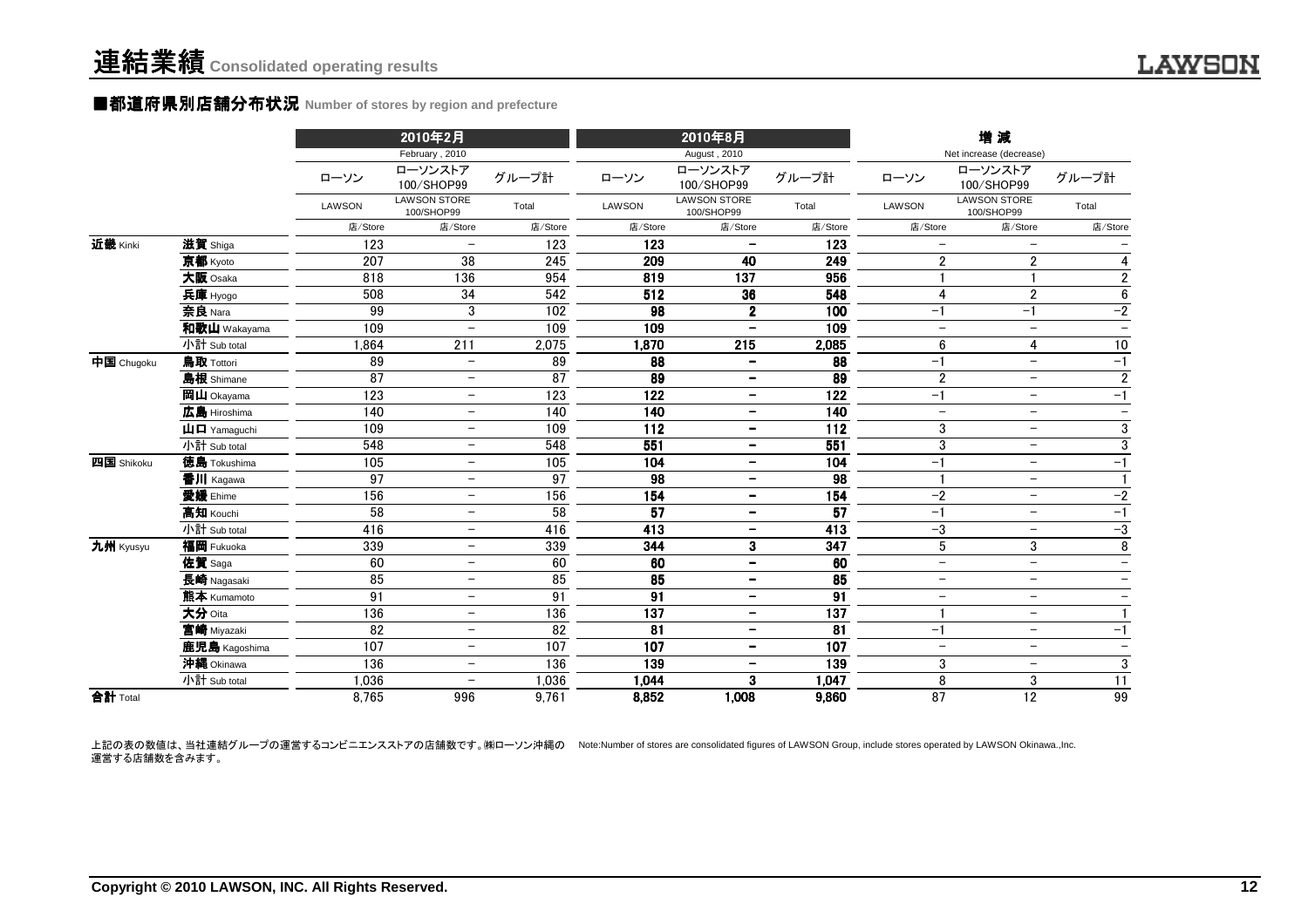### **■主な業績と予想** Results and forecasts for major financial indicators<br>
————————————————————

|                                                                 |                    | 2009年度/FY2009 |                    |          |                    |          | 2010年度/FY2010      |         |                           |         |
|-----------------------------------------------------------------|--------------------|---------------|--------------------|----------|--------------------|----------|--------------------|---------|---------------------------|---------|
|                                                                 | 第2四半期/2Q           |               | 通期/Full year       |          | 第1四半期/1Q           |          | 第2四半期/2Q           |         | 通期計画/Full year (Forecast) |         |
|                                                                 | 2009.3.1-2009.8.31 |               | 2009.3.1-2010.2.28 |          | 2010.3.1-2010.5.31 |          | 2010.3.1-2010.8.31 |         | 2010.3.1-2011.2.28        |         |
|                                                                 | 金額/Amount          | 前年比/YoY       | 金額/Amount          | 前年比/YoY  | 金額/Amount          | 前年比/YoY  | 金額/Amount          | 前年比/YoY | 金額/Amount                 | 前年比/YoY |
| チェーン全店売上高(億円)<br>Total net sales (Hundred millions of yen)      | 7,592              | 99.5%         | 14,724             | 97.7%    | 3,575              | 96.4%    | 7,475              | 98.5%   | 14,700                    | 99.8%   |
| 营業総収入(億円)<br>Total operating revenues (Hundred millions of yen) | 1,414              | 98.4%         | 2,715              | 97.1%    | 635                | 92.1%    | 1,334              | 94.3%   | 2,590                     | 95.4%   |
| 営業利益(億円)<br>Operating profit (Hundred millions of yen)          | 272                | 98.9%         | 449                | 95.9%    | 99                 | 92.2%    | 271                | 99.9%   | 450                       | 100.0%  |
| 経常利益(億円)<br>Recurring profit (Hundred millions of yen)          | 271                | 97.1%         | 445                | 94.2%    | 98                 | 91.5%    | 267                | 98.8%   | 437                       | 98.0%   |
| 四半期(当期)純利益(億円)<br>Net profit (Hundred millions of yen)          | 122                | 88.2%         | 206                | 93.6%    | 40                 | 113.6%   | 126                | 103.1%  | 215                       | 104.0%  |
| 1株当たり四半期(当期)純利益(円)<br>Net profit per share (yen)                |                    | 123.85        |                    | 208.38   |                    | 40.74    | 127.18             |         |                           | 215.28  |
| 純資産(億円)<br>Net assets (Hundred millions of yen)                 |                    | 1,999         |                    | 2,005    |                    | 1,966    | 2,079              |         |                           |         |
| 総資産(億円)<br>Total assets (Hundred millions of yen)               |                    | 4.245         |                    | 4,204    |                    | 4,517    | 4,510              |         |                           |         |
| 1株当たり純資産(円)<br>Net assets per share (yen)                       |                    | 2,013.86      |                    | 2,018.39 |                    | 1,979.14 | 2.078.30           |         |                           |         |
| 総資産四半期(当期)純利益率<br><b>ROA</b>                                    |                    | 3.0%          |                    | 5.0%     |                    | 0.9%     | 2.9%               |         |                           |         |
| 自己資本四半期(当期)純利益率<br>ROE                                          |                    | 6.2%          |                    | 10.5%    |                    | 2.0%     | 6.2%               |         |                           |         |
| 流動比率<br>Current ratio                                           |                    | 77.6%         |                    | 70.6%    |                    | 72.6%    | 76.3%              |         |                           |         |
| 固定比率<br>Fixed ratio                                             |                    | 146.7%        |                    | 154.4%   |                    | 160.1%   | 152.6%             |         |                           |         |
| 自己資本比率<br>Capital adequacy ratio                                |                    | 47.0%         |                    | 47.6%    |                    | 43.5%    | 46.0%              |         |                           |         |
| 総店舗数<br>Number of stores (Store)                                |                    | 8,699         |                    | 8,629    |                    | 8,665    | 8,713              |         |                           | 8,749   |

(注)1.営業総収入は直営店売上高、加盟店からの収入等の合計です。Note1:The operating revenues includes total sales of company-owned stores and royalties from franchised stores.

2.通期計画の1株当たり当期純利益に関しては、2010年8月31日現在の期末発行済株式数を用い 2:Forecast net profit per share in the full-year plan is calculated based on the number of outstanding share as of August 31,2010. て算出しております。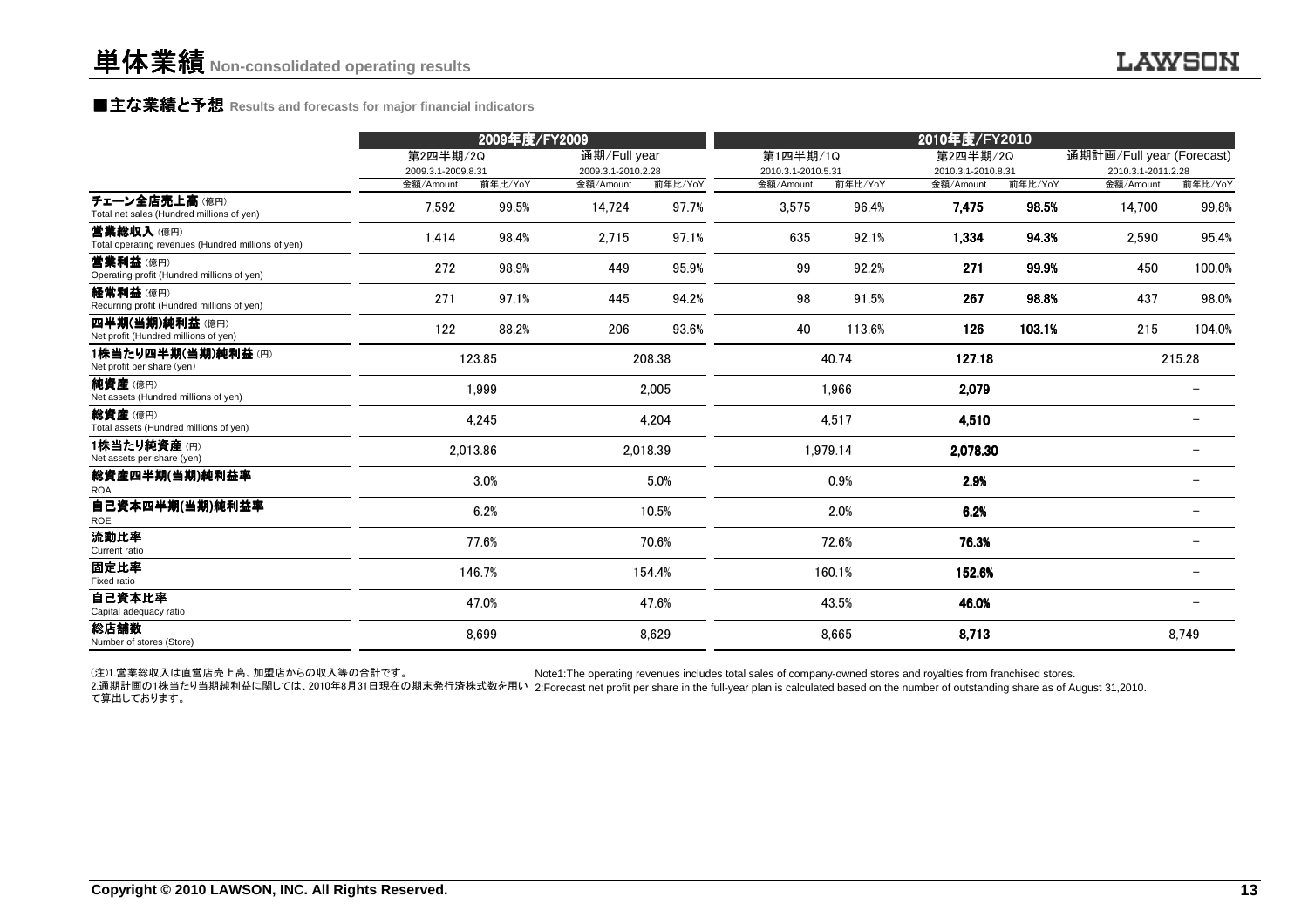## ■損益計算書 **Non-consolidated statement of income**

|                                                                    | 前第2四半期累計期間/2Q       | 当第2四半期累計期間/2Q       | 增減                  |
|--------------------------------------------------------------------|---------------------|---------------------|---------------------|
|                                                                    | 2009.3.1-2009.8.31  | 2010.3.1-2010.8.31  | Increase (Decrease) |
|                                                                    | 百万円/Millions of yen | 百万円/Millions of yen | 百万円/Millions of yen |
| 営業収入 Operating revenues                                            | 106.213             | 108,115             | 1.902               |
| 加盟店からの収入 Franchise commission from franchised stores               | 95.007              | 96,908              | 1.900               |
| 加盟店売上高 Net sales reported by franchised stores                     | 723,975             | 722,297             | $-1,677$            |
| 全店売上高 Total net sales of Lawson stores including franchised stores | 759.243             | 747,582             | $-11,660$           |
| その他の営業収入 Other                                                     | 11,206              | 11,207              |                     |
| 売上高 Net sales                                                      | 35,268              | 25,284              | $-9,983$            |
| 営業総収入 Total operating revenues                                     | 141,481             | 133,400             | $-8,081$            |
| 売上原価 Cost of goods sold                                            | 25,294              | 17,852              | $-7,442$            |
| 売上総利益 Gross profit on sales                                        | 9.973               | 7,432               | $-2,541$            |
| 営業総利益 Operating gross profit                                       | 116,187             | 115,548             | $-639$              |
| 販売費及び一般管理費 Selling, general and administrative expenses            | 88,965              | 88,361              | $-604$              |
| 営業利益 Operating profit                                              | 27,222              | 27,187              | $-35$               |
| 営業外収益 Non-operating income                                         | 780                 | 733                 | $-47$               |
| 営業外費用 Non-operating expense                                        | 865                 | 1,121               | 256                 |
| 経常利益 Recurring profit                                              | 27,137              | 26,798              | $-339$              |
| 特別利益 Extraordinary income                                          | 52                  | 73                  | 21                  |
| 特別損失 Extraordinary loss                                            | 4,089               | 5,120               | 1,030               |
| 税引前四半期純利益 Income before income taxes and minority interests        | 23.100              | 21,752              | $-1,348$            |
| 法人税、住民税及び事業税 Income taxes-current                                  | 10,643              | 5.636               | $-5,006$            |
| 法人税等調整額 Deferred income taxes                                      | 174                 | 3,455               | 3,280               |
| 四半期純利益 Net profit                                                  | 12,282              | 12,660              | 378                 |
|                                                                    |                     |                     |                     |

## ■販売管理費及び一般管理費の主な明細 Selling, general and administrative expenses<br>-

|                                                                    | 前第2四半期累計期間/2Q       | 当第2四半期累計期間/2Q       | 増減                  |
|--------------------------------------------------------------------|---------------------|---------------------|---------------------|
|                                                                    | 2009.3.1-2009.8.31  | 2010.3.1-2010.8.31  | Increase (Decrease) |
|                                                                    | 百万円/Millions of yen | 百万円/Millions of yen | 百万円/Millions of yen |
| 地代家賃 Rent                                                          | 31.596              | 32.970              | 1.374               |
| 人件費 Personnel expenses                                             | 18.992              | 17.093              | $-1,898$            |
| 動産リース料 Equipment lease                                             | 4.624               | 3.250               | $-1.374$            |
| 減価償却費(有形固定資産) Depreciation expenses (property and store equipment) | 8.493               | 10.094              | 1,601               |
| 広告宣伝費 Advertising and promotional expenses                         | 5,410               | 4,716               | $-694$              |
| その他 Other                                                          | 19.848              | 20,235              | 387                 |
| 合計 Total                                                           | 88,965              | 88,361              | $-604$              |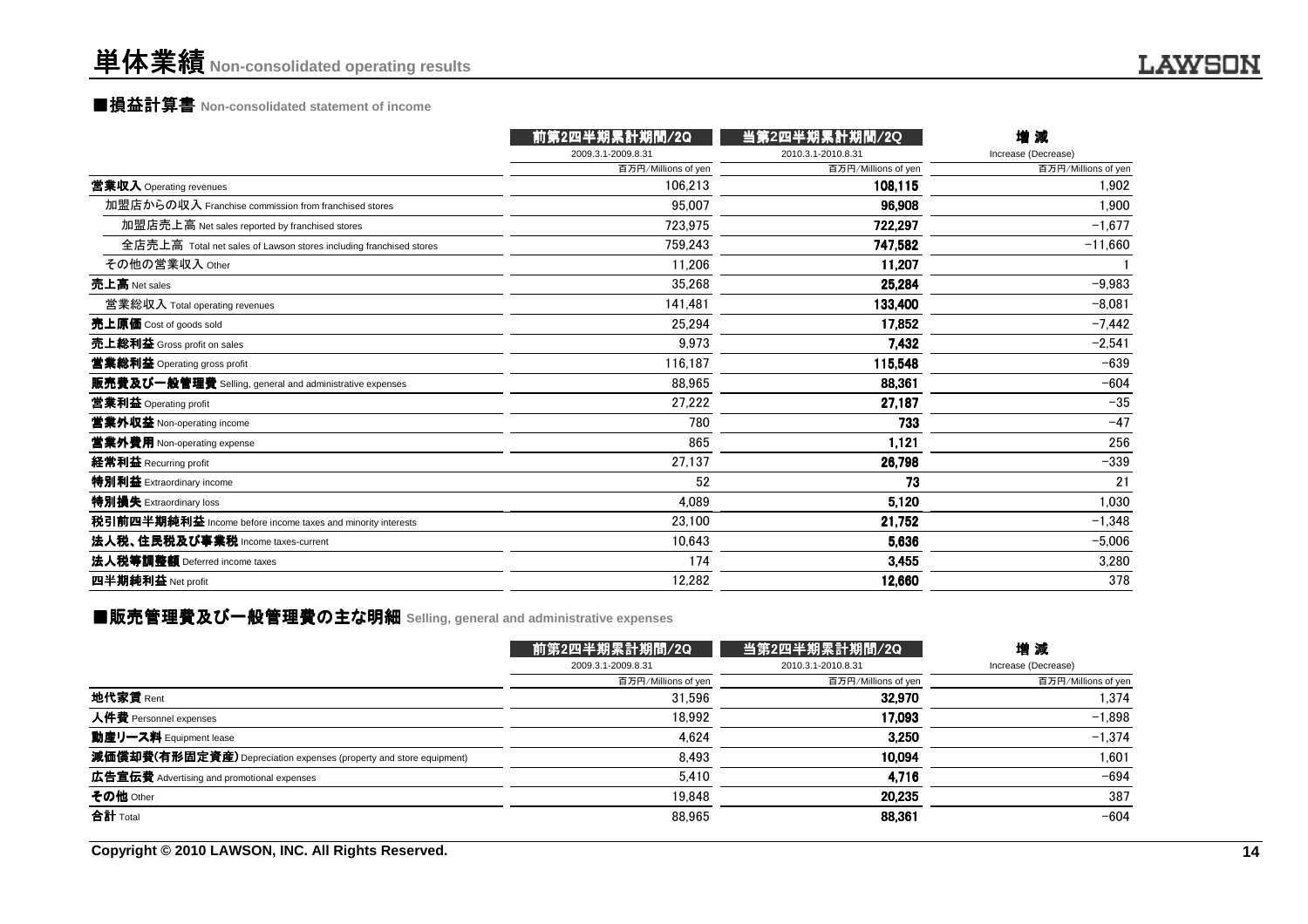#### ■営業外収益・営業外費用内訳

| ■営業外収益・営業外費用内訳                                      | 前第2四半期累計期間/2Q       | 当第2四半期累計期間/2Q       | 増減                  |
|-----------------------------------------------------|---------------------|---------------------|---------------------|
| Non-operating income & Non-operating expense        | 2009.3.1-2009.8.31  | 2010.3.1-2010.8.31  | Increase (Decrease) |
|                                                     | 百万円/Millions of yen | 百万円/Millions of yen | 百万円/Millions of yen |
| 受取利息 Interest received                              | 332                 | 335                 |                     |
| 受取立退料 Compensation received for removal             | 213                 | 150                 | $-62$               |
| その他 Other                                           | 235                 | 247                 | 12                  |
| <b>営業外収益計</b> Non-operating income                  | 780                 | 733                 | $-47$               |
| 支払利息 Interest expense                               |                     | 374                 | 301                 |
| リース解約損 Loss on cancellation of store lease contract | 599                 | 555                 | $-44$               |
| その他 Other                                           | 192                 | 191                 | $-0$                |
| 営業外費用計 Non-operating expense                        | 865                 | 1,121               | 256                 |
|                                                     |                     |                     |                     |

| ■特別利益·特別損失内訳                                    | 前第2四半期累計期間/2Q       | 当第2四半期累計期間/2Q       | 増減                  |
|-------------------------------------------------|---------------------|---------------------|---------------------|
| Extraordinary income & Extraordinary loss       | 2009.3.1-2009.8.31  | 2010.3.1-2010.8.31  | Increase (Decrease) |
|                                                 | 百万円/Millions of yen | 百万円/Millions of yen | 百万円/Millions of yen |
| 固定資産売却益 Gain on sales of noncurrent assets      | 24                  |                     | $-24$               |
| その他 Other                                       | 28                  | 73                  | 45                  |
| 特別利益計 Extraordinary income                      | 52                  | 73                  | 21                  |
| 固定資産除却損 Loss on retirement of noncurrent assets | .766                | 1.679               | $-87$               |
| 固定資産売却損 Loss on sales of noncurrent assets      |                     | 1.258               | 1.250               |
| 減損損失 Loss on impairment of long-lived assets    | .710                | 2,113               | 402                 |
| その他 Other                                       | 604                 | 69                  | $-535$              |
| 特別損失計 Extraordinary loss                        | 4.089               | 5.120               | 1.030               |

| ■投融資の状況                                                  | 前第2四半期累計期間/2Q       | 当第2四半期累計期間/2Q       | 通期計画                |
|----------------------------------------------------------|---------------------|---------------------|---------------------|
| Capital expenditure                                      | 2009.3.1-2009.8.31  | 2010.3.1-2010.8.31  | Forecas / 2011.2    |
|                                                          | 百万円/Millions of yen | 百万円/Millions of yen | 百万円/Millions of yen |
| 新店投資 New store                                           | 9.364               | 6.724               | 13,000              |
| 既存店投資 Existing store                                     | 3.734               | 3.261               | 9,000               |
| システム関連投資 IT                                              | 4.442               | 4.090               | 8,500               |
| その他 Other                                                | $-226$              | 411                 | 500                 |
| 投資小計 Subtotal                                            | 17.314              | 14.486              | 31,000              |
| 出資·融資 Investments & loan                                 | 307                 | $-1.506$            | 3.000               |
| リース Lease                                                | 7.813               | 4.975               | 12.000              |
| 合計 Total                                                 | 25,434              | 17.955              | 46.000              |
| 有形固定資産減価償却費 Depreciation of property and store equipment | 8.493               | 10.094              | 21.800              |
| 無形固定資産償却費 Depreciation of intangible assets              | 1.970               | 3.612               | 7.600               |
| 減価償却費計 Depreciation                                      | 10.463              | 13.707              | 29,400              |
|                                                          |                     |                     |                     |

(注)1.リースは各会計期間に取得したリース物件の取得価額相当額を記載しております。 2.新リース会計の適用により有形固定資産減価償却費には、売買処理されるリース物件の減価償却費を含んでおります。3..2010年度のリース債務の返済による支出は、3,650百万円です。

Note1:'Lease' is the amount of equivalency charge in each fiscal term.

 2:Depreciation of property and store equipment includes depreciation for leased property treated as a sale-and-purchase transactiondue to the application of new lease accounting standards in Japan.

3:The amount of repayments of lease obligations is 3,650 millions of yen in FY2010.

**LAWSON**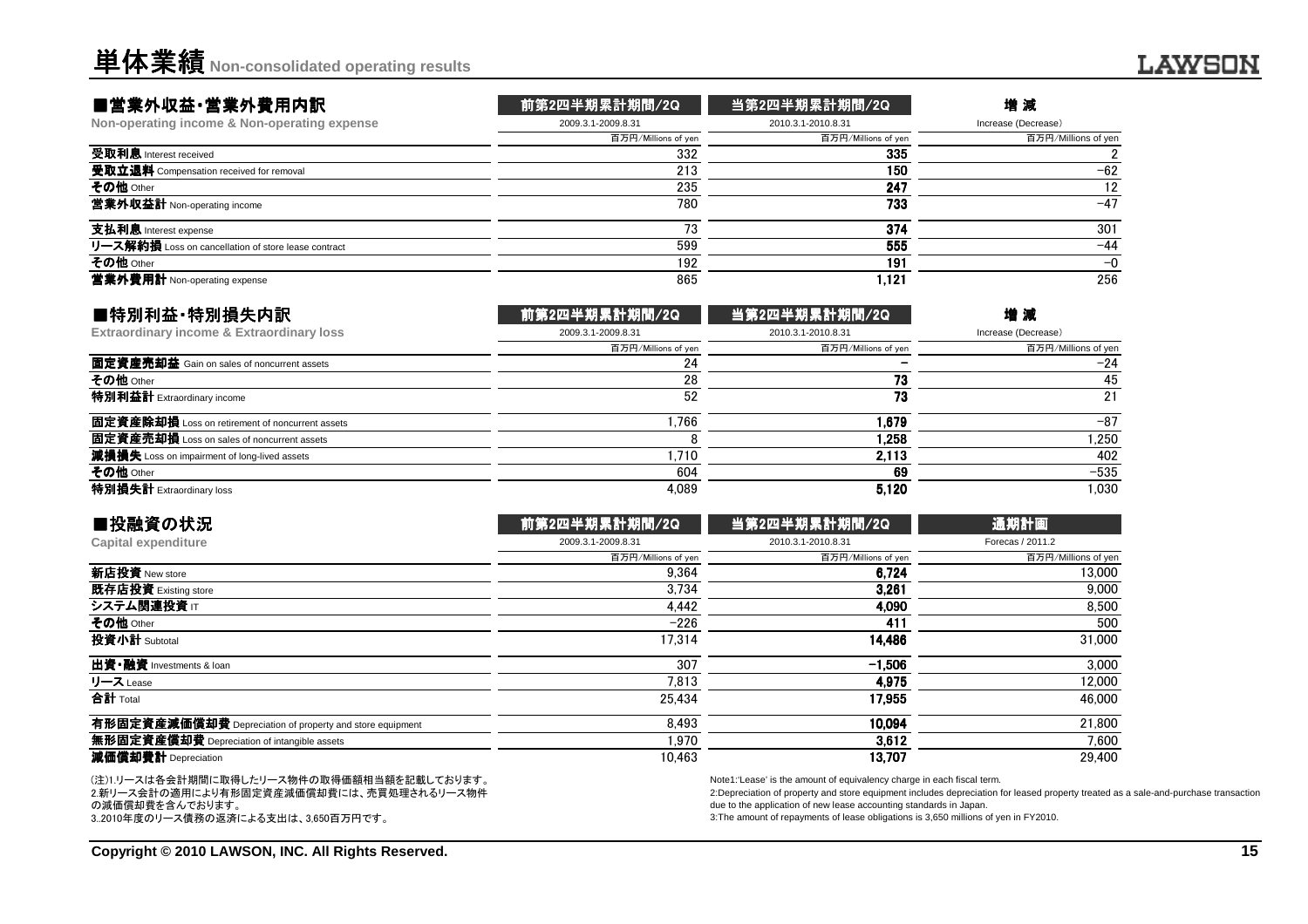# ■貸借対照表 **Balance sheet (Non-consolidated)**

|                                                                            | 前事業年度末<br>(2010年2月28日現在)               | 当第2四半期会計期間末<br>(2010年8月31日現在)    | 増減                  |
|----------------------------------------------------------------------------|----------------------------------------|----------------------------------|---------------------|
|                                                                            | Previous fiscal term (As of 2.28,2010) | Current period (As of 8.31,2010) | Increase (Decrease) |
| [資産の部 Assets]                                                              | 百万円/Millions of yen                    | 百万円/Millions of yen              | 百万円/Millions of yen |
| 流動資産 Current assets                                                        | 111,412                                | 134.423                          | 23.011              |
| 現金及び預金 Cash and bank deposits                                              | 53.862                                 | 84,478                           | 30.616              |
| 加盟店貸勘定 Accounts receivable - due from franchised stores                    | 20.767                                 | 12,555                           | $-8.211$            |
| 有価証券 Marketable securities                                                 | 2,500                                  | 1,000                            | $-1,500$            |
| 商品 Merchandise inventories                                                 | 1.063                                  | 1.009                            | $-53$               |
| 未収入金 Accounts receivable - other                                           | 21,484                                 | 25,268                           | 3,784               |
| 繰延税金資産 Deferred tax assets                                                 | 3,188                                  | 2,347                            | $-841$              |
| その他 Other                                                                  | 8,620                                  | 7,831                            | $-789$              |
| 貸倒引当金 Allowance for doubtful accounts                                      | $-74$                                  | $-67$                            | $\overline{7}$      |
| 固定資産 Fixed assets                                                          | 309.031                                | 316,644                          | 7,612               |
| 有形固定資産 Property and store equipment-at net book value                      | 133,828                                | 138,067                          | 4,238               |
| ・建物及び構築物 Buildings and structures                                          | 89.812                                 | 88,397                           | $-1,415$            |
| ・車両運搬具及び工具器具備品 Vehicles, tools, furniture and fixtures                     | 11.708                                 | 11,228                           | $-480$              |
| •その他 Other                                                                 | 32.307                                 | 38,441                           | 6,134               |
| 無形固定資産 Intangible assets                                                   | 27.807                                 | 27.974                           | 166                 |
| 投資その他の資産 Investments and other                                             | 147,395                                | 150,602                          | 3,206               |
| •関係会社株式 Stocks of subsidiaries and affiliates                              | 18.301                                 | 14,108                           | $-4.192$            |
| ・長期貸付金 Long-terms loans receivable                                         | 29.670                                 | 40,468                           | 10,797              |
| •差入保証金 Lease deposits                                                      | 79,338                                 | 78,120                           | $-1,218$            |
| •繰延税金資産 Deferred tax assets                                                | 14.424                                 | 11.811                           | $-2,612$            |
| •その他 Other                                                                 | 7.639                                  | 7,907                            | 267                 |
| •貸倒引当金 Allowance for doubtful accounts                                     | $-1,979$                               | $-1,813$                         | 165                 |
| 資産合計 Total Assets                                                          | 420,444                                | 451,068                          | 30,623              |
| 有形固定資産の減価償却累計額<br>Accumulated depreciation of property and store equipment | 127,314                                | 133,491                          | 6,176               |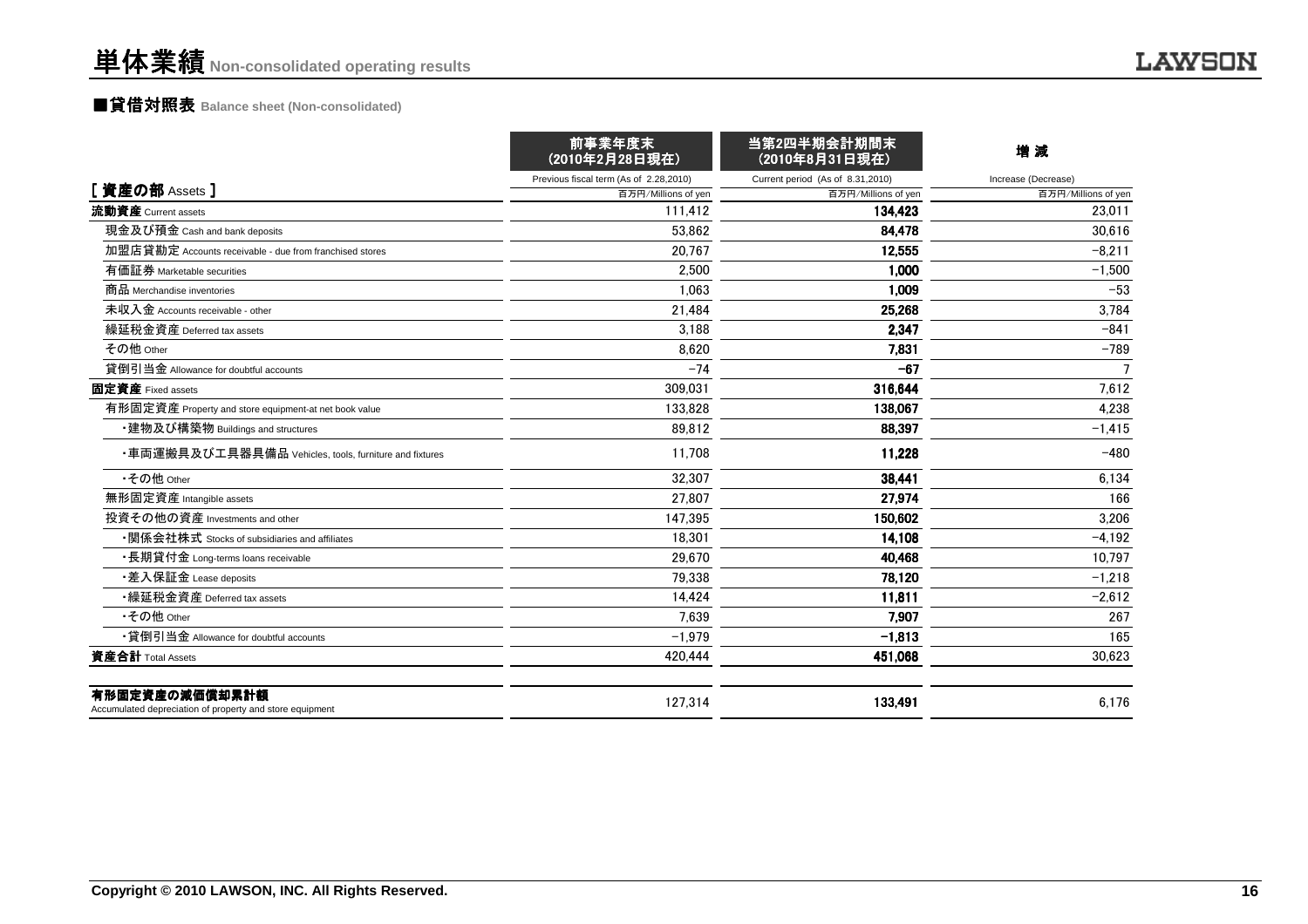# ■貸借対照表 **Balance sheet (Non-consolidated)**

|                                                                                             | 前事業年度末<br>(2010年2月28日現在)               | 当第2四半期会計期間末<br>(2010年8月31日現在)    | 増減                  |  |
|---------------------------------------------------------------------------------------------|----------------------------------------|----------------------------------|---------------------|--|
|                                                                                             | Previous fiscal term (As of 2.28,2010) | Current period (As of 8.31,2010) | Increase (Decrease) |  |
| [負債の部 Liabilities]                                                                          | 百万円/Millions of yen                    | 百万円/Millions of yen              | 百万円/Millions of yen |  |
| 流動負債 Current liabilities                                                                    | 157.764                                | 176.263                          | 18,498              |  |
| 買掛金 Accounts payable-trade                                                                  | 64.271                                 | 81,229                           | 16.957              |  |
| 加盟店借勘定 Accounts payable-due to franchised stores                                            | 905                                    | 1,813                            | 907                 |  |
| 未払法人税等 Income taxes payable                                                                 | 8,812                                  | 5.899                            | $-2,913$            |  |
| 預り金 Deposits received                                                                       | 55,999                                 | 60.868                           | 4,868               |  |
| 賞与引当金 Accrued employees' bonuses                                                            | 2,629                                  | 2,221                            | $-408$              |  |
| ポイント引当金 Provision for use of points granted                                                 | 2.095                                  | 1.268                            | $-826$              |  |
| その他 Other                                                                                   | 23.050                                 | 22,963                           | $-87$               |  |
| 固定負債 Long-term liabilities                                                                  | 62.173                                 | 66,898                           | 4,724               |  |
| 退職給付引当金 Allowance for employees' retirement benefits                                        | 6,095                                  | 6,626                            | 530                 |  |
| 役員退職慰労引当金<br>Allowance for retirement benefits to executive officers and corporate auditors | 201                                    | 184                              | $-17$               |  |
| 長期預り保証金 Deposits received from franchisees and lessees                                      | 38,735                                 | 38,386                           | $-348$              |  |
| その他 Other                                                                                   | 17,140                                 | 21,700                           | 4,559               |  |
| 負債合計 Total liabilities                                                                      | 219,937                                | 243,161                          | 23,223              |  |
| [純資産の部 Net assets]                                                                          |                                        |                                  |                     |  |
| 株主資本 Owners' equity                                                                         | 200.803                                | 208,200                          | 7,397               |  |
| 資本金 Common stock                                                                            | 58,506                                 | 58,506                           |                     |  |
| 資本剰余金 Capital surplus                                                                       | 41.520                                 | 47,696                           | 6,176               |  |
| 利益剰余金 Retained earnings                                                                     | 102,490                                | 103,688                          | 1,198               |  |
| 自己株式 Treasury stock-at cost                                                                 | $-1,713$                               | $-1,691$                         | 22                  |  |
| 評価・換算差額等 Valuation and translation adjustments                                              | $-643$                                 | $-645$                           | $-2$                |  |
| その他有価証券評価差額金 Net unrealized gain on available-for-sale securities                           | $-8$                                   | $-10$                            | $-2$                |  |
| 土地再評価差額金 Land revaluation difference                                                        | $-634$                                 | $-634$                           |                     |  |
| 新株予約権 Stock acquisition rights                                                              | 346                                    | 351                              | $5\phantom{.0}$     |  |
| 純資産合計 Total net assets                                                                      | 200.506                                | 207,906                          | 7,400               |  |
| 負債純資産合計 Total liabilities, and total net assets                                             | 420.444                                | 451,068                          | 30,623              |  |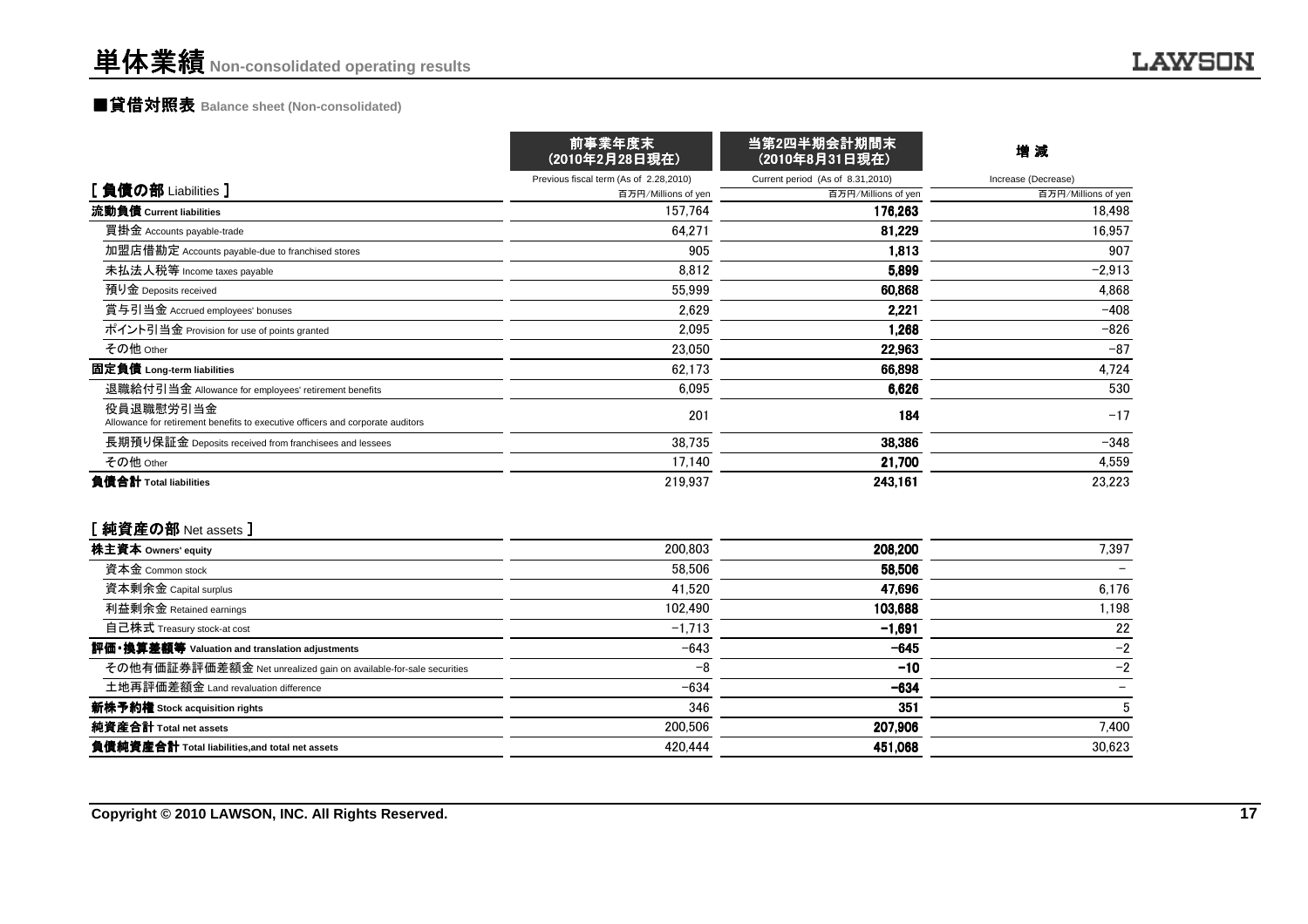# 売上及び商品の状況(単体) **Sales and Products (Non-consolidated)**

### ■売上高前年比 YOY rate of sales on existing stores<br>2009

|                         | 2009年度/FY2009 |              | 2010年度/FY2010 | 2010年度(計画)/FY2010(Forecast) |  |
|-------------------------|---------------|--------------|---------------|-----------------------------|--|
|                         | 第2四半期累計期間/2Q  | 通期/Full year | 第2四半期累計期間/2Q  | 通期/Full year                |  |
|                         | 前年比/YOY       | 前年比/YOY      | 前年比/YOY       | 前年比/YOY                     |  |
| 既存店 Existing stores     | 98.0%         | 95.9%        | 97.6%         | 98.6%                       |  |
| (注)記載の数値け 久全計期間における実績です |               |              |               |                             |  |

(注)記載の数値は、各会計期間における実績です。

### ■平均日販 Average daily sales per store<br>□

|                 | 2009年度/FY2009       | 2010年度/FY2010       |                     |
|-----------------|---------------------|---------------------|---------------------|
|                 | 第2四半期累計期間/2Q        | 通期/Full year        | 第2四半期累計期間/2Q        |
|                 | 千円/Thousands of ven | 千円/Thousands of yen | 千円/Thousands of yen |
| 全店 Total stores | 514                 | 502                 | 508                 |
| 新店 New stores   | 498                 | 464                 | 505                 |
|                 |                     |                     |                     |

#### ■客数及び客単価(既存店) Average number of customers and Average purchase value per customer in exsisting stores

|                          |                  | 2009年度/FY2009 |                  | 2010年度/FY2010 |                                                                                                                                 |         |
|--------------------------|------------------|---------------|------------------|---------------|---------------------------------------------------------------------------------------------------------------------------------|---------|
|                          | 第2四半期累計期間/2Q     |               | 通期/Full year     |               | 第2四半期累計期間/2Q                                                                                                                    |         |
|                          | 人·円/Persons, yen | 前年比/YOY       | 人·円/Persons, yen | 前年比/YOY       | 人·円/Persons, yen                                                                                                                | 前年比/YOY |
| 客数 Number of customers   | 885              | 100.2%        | 868              | 99.0%         | 887                                                                                                                             | 99.8%   |
| 客単価 Spend per customer   | 572              | 97.8%         | 569              | 96.9%         | 560                                                                                                                             | 97.8%   |
| (注)記載の数値は、各会計期間における実績です。 |                  |               |                  |               | Note: The numerical values stated are the results for the existing stores that existed during the respective accounting periods |         |

### ■商品別販売構成 ■商品別販売構成の推移及び総荒利益率の状況(全店) **Sales by merchandise category and gross profit margin at store level (All sotres)**

| 通期/Full year             |
|--------------------------|
|                          |
|                          |
| 総荒利益率                    |
| Gross Profit Margin      |
|                          |
|                          |
| $\overline{\phantom{0}}$ |
|                          |
| 30.9%                    |
|                          |

#### (注)1.2010年度第2四半期におけるたばこの販売構成比率は、23.6%です。

 2.加工食品には、たばこを含んでおります。 3.非食品の総荒利益率は、手数料収入を含め算出しております。 4.前第2四半期累計期間においてファストフードに区分していた一部の商品を、当第2四半期累計期間では日配食品に区分を変更して記載しております。変更による影響額は、43億36百万円です。

Note1:Cigarette sales' share of total sales was 23.6% in Current period 2010.3.1-2010.8.31. 2:Processed Foods includes cigarettes. 3:Gross profit of non-food products include service commissions. 3.Some merchandise that was classified under fast food in the first half of the previous fiscal period has been reclassified under daily delivered goods in the presentation for the first half of the current fiscal period. The effect of thechange is 4,336 million yen.

| 分類 Category                       | 内容 Products included                                                                                  |
|-----------------------------------|-------------------------------------------------------------------------------------------------------|
| ファストフード Fast foods                | 米飯・麺・調理パン(サンドイッチ等)・デリカ・ファーストフード 等 Rice Dishes, Noodles, Bread, Delicatessen Items, Fast Foods, etc    |
| <b>日配食品</b> Daily delivered foods | ベーカリー・デザート・アイスクリーム・生鮮食品 等 Daily Foods, Bakery, Desserts, Ice cream, Fresh food, etc                   |
| 加工食品 Processed foods              | 飲料・酒類・加工食品・菓子・たばこ 等 Soft Drinks, Alcoholic Bevarages, Processed Foods, Confectionery, Cigarettes, etc |
| <b>非食品</b> Nonfood products       | 日用品・本・雑誌 等 Daily Necessities, Books, Magazines, Online Merchandise sales and services, etc…           |

#### (注) 当ページの各数値には、㈱ローソン沖縄の運営する店舗の数値を含みません。

note:The operating value of LAWSON Okinawa are not included on the tables.

**Copyright © 2010 LAWSON, INC. All Rights Reserved.**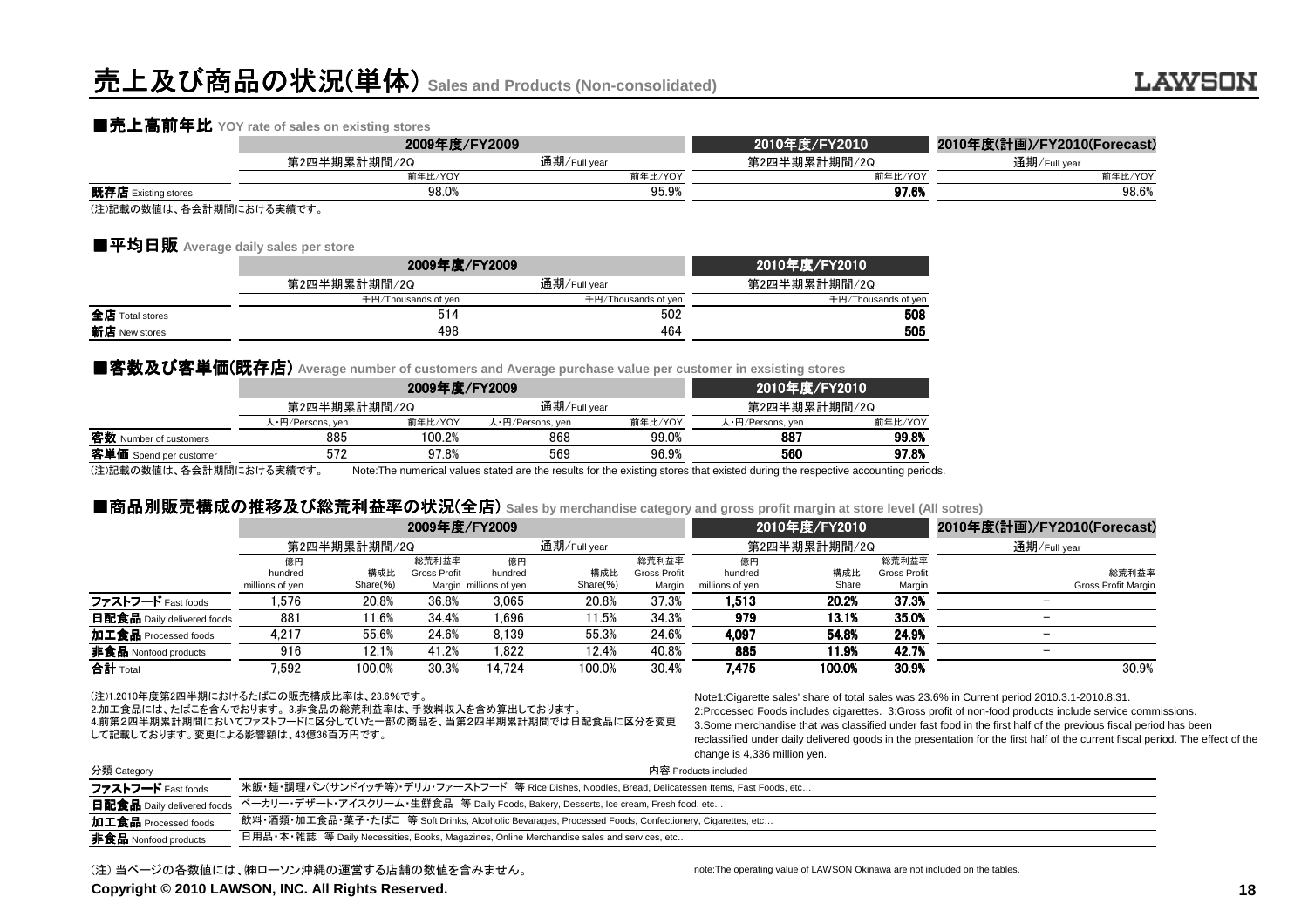### ■酒▪タバコ取扱店及び24時間営業店舗数 Liquor-licensed,Cigarette-licensed,24 hour operating & Parkinglots equipped stores<br>2010 -

|                                           |              | 2009年度/FY2009            | 2010年度/FY2010 |                     |              |                     |
|-------------------------------------------|--------------|--------------------------|---------------|---------------------|--------------|---------------------|
|                                           | 第2四半期累計期間/2Q |                          | 通期/Full year  |                     | 第2四半期累計期間/2Q |                     |
|                                           | 店/Store      | 総店舗数に占める割合<br>Share      | 店/Store       | 総店舗数に占める割合<br>Share | 店/Store      | 総店舗数に占める割合<br>Share |
| 酒取扱店 Liquor-licensed stores               | 8.508        | 97.8%                    | 8.583         | 97.9%               | 8.657        | 97.8%               |
| タバコ取扱店 Cigarette-licensed stores          | 7.593        | 87.3%                    | 7.854         | 89.6%               | 8.031        | 90.7%               |
| 24時間営業店 24 hour operating stores          | 8.478        | 97.5%                    | 8.538         | 97.4%               | 8.609        | 97.3%               |
| <b>駐車場設置店</b> Parkinglots equipped stores | 6.416        | 73.8%                    | 6.491         | 74.1%               | 6.570        | 74.2%               |
| 総店舗数 Total number of stores               | 8.699        | $\overline{\phantom{m}}$ | 8.765         |                     | 8,852        |                     |

### ■平均在庫(全店 期末1店舗当たり平均在庫売価 たり平均在庫売価) **Inventory turnover in days (based on total stores, inventory per store)**

|                                 |                                | 2009年度/FY2009 | 2010年度/FY2010                 |         |                                |         |
|---------------------------------|--------------------------------|---------------|-------------------------------|---------|--------------------------------|---------|
|                                 | 第2四半期累計期間/2Q                   |               | 通期/Full year                  |         | 第2四半期累計期間/2Q                   |         |
|                                 | 千円・日<br>Thousands of yen, days | 前年比/YOY       | 千円・日<br>Thousands of yen,days | 前年比/YOY | 千円・日<br>Thousands of yen, days | 前年比/YOY |
| 在庫 Inventory                    | 5.686                          | 99.6%         | 5.516                         | 96.5%   | 5.980                          | 105.2%  |
| 在庫日数 Inventory turnover in days | 12.0                           | 104.3%        | 12.1                          | 104.3%  | 12.3                           | 102.7%  |

#### ■売場面積(全店) **Area of floor (Total stores)**

|                      |                              | 2009年度/FY2009     |                              |              |                              | 2010年度/FY2010 |
|----------------------|------------------------------|-------------------|------------------------------|--------------|------------------------------|---------------|
|                      |                              | 第2四半期累計期間/2Q      |                              | 通期/Full year | 第2四半期累計期間/2Q                 |               |
|                      | m <sup>2</sup> /Square meter | 前年比/YOY           | m <sup>2</sup> /Square meter | 前年比/YOY      | m <sup>2</sup> /Square meter | 前年比/YOY       |
| 全店売場面積 Area of floor | 968.504                      | 102.4%            | 974.499                      | 102.4%       | 987.683                      | 102.0%        |
| (注)期由亚杓にて質虫」 ております   |                              | Note:term average |                              |              |                              |               |

(注)期中平均にて算出しております。

#### Note:term average

### ■収納代行業務の状況(全店) Third party bill settlement (Total stores)<br>**2009**

|                                |                                     | 2009年度/FY2009 |                                     |              |                                     | 2010年度/FY2010 |  |
|--------------------------------|-------------------------------------|---------------|-------------------------------------|--------------|-------------------------------------|---------------|--|
|                                |                                     | 第2四半期累計期間/2Q  |                                     | 通期/Full year |                                     | 第2四半期累計期間/2Q  |  |
|                                | 百万円、百万件<br>Millions of yen, Million | 前年比/YOY       | 百万円、百万件<br>Millions of yen, Million | 前年比/YOY      | 百万円、百万件<br>Millions of yen, Million | 前年比/YOY       |  |
| <b>収納金額</b> Transaction volume | 833.228                             | 104.7%        | 1.553.832                           | 103.1%       | 873.262                             | 104.8%        |  |
| 取扱件数 Number of settlement      | 82.8                                | 103.5%        | 162.2                               | 103.6%       | 86.5                                | 104.5%        |  |
| 手数料収入 Commission revenues      | 4.428                               | 102.7%        | 8.651                               | 102.8%       | 4,601                               | 103.9%        |  |

#### ■**ATM**設置台数 **Number of ATMs installed**

|                                         | 2009年度/FY2009 | 2010年度/FY2010 |              |
|-----------------------------------------|---------------|---------------|--------------|
|                                         | 第2四半期累計期間/2Q  | 通期/Full year  | 第2四半期累計期間/2Q |
|                                         | 台/Number      | 台/Number      | 台/Number     |
| <b>ATM設置台数 Number of ATMs installed</b> | 6.508         | 6.978         | 7.75         |
|                                         |               |               |              |

(注) 当ページの各数値には、㈱ローソン沖縄の運営する店舗の数値を含みます。

note:The operating value of LAWSON Okinawa are included on the tables.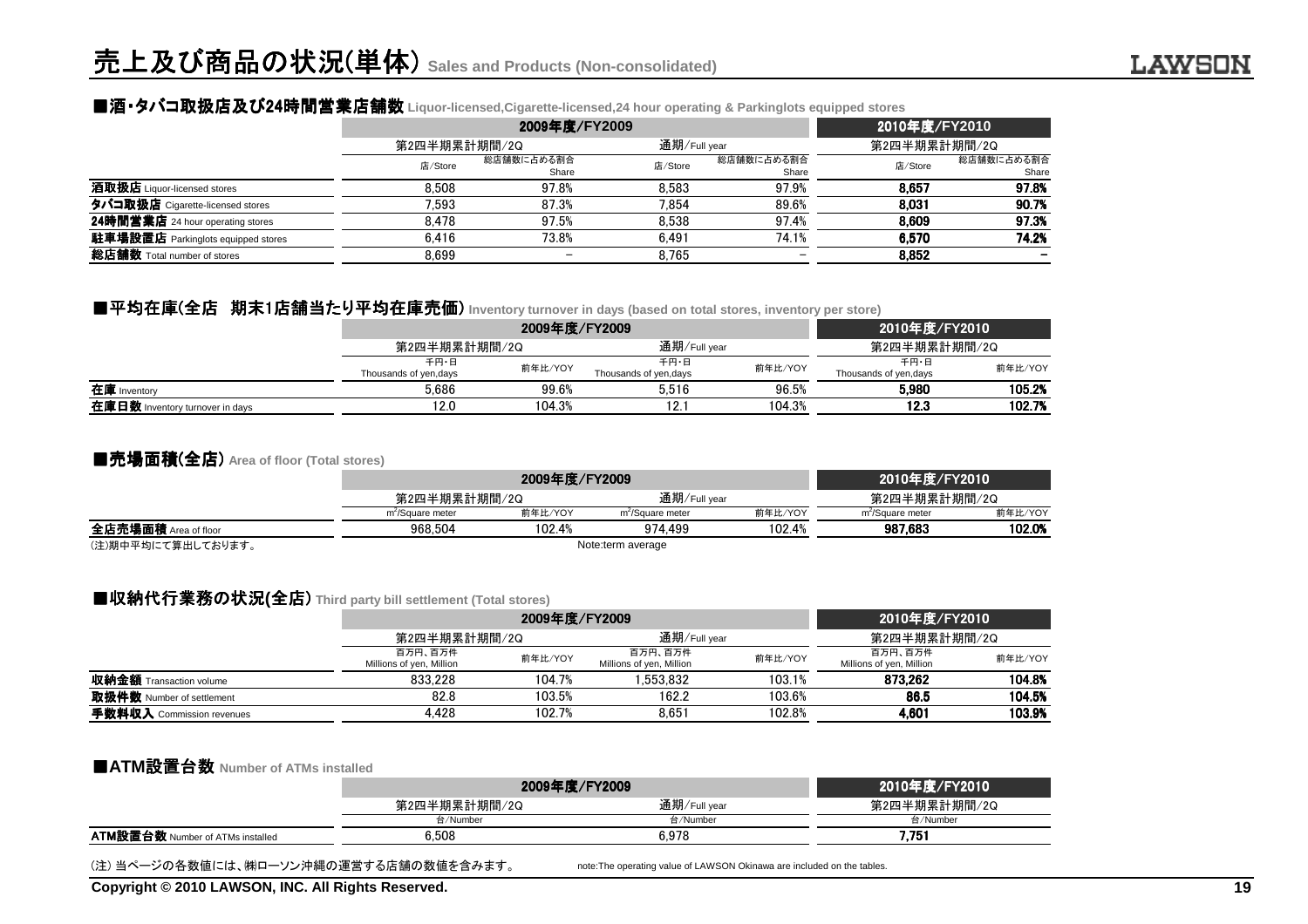# 従業員の状況(連結) **Number of employee (Consolidated)**

|                                                            | 2009年度/FY2009<br>第2四半期累計期間/2Q |                             |           | 2009年度/FY2009<br>通期/Full year |           | 2010年度/FY2010               |
|------------------------------------------------------------|-------------------------------|-----------------------------|-----------|-------------------------------|-----------|-----------------------------|
|                                                            |                               |                             |           |                               |           | 第2四半期累計期間/2Q                |
|                                                            | 人/Persons                     | 期首差/Net increase (decrease) | 人/Persons | 期首差/Net increase (decrease)   | 人/Persons | 期首差/Net increase (decrease) |
| <b>単体</b> Non-consolidated                                 |                               |                             |           |                               |           |                             |
| <b>従業員数(人)</b> Employees (Person)                          | 3.536                         | 77                          | 3.424     | $-35$                         | 3,399     | $-25$                       |
| パートタイマー(人)<br>Employees (Part-time and temporary) (Person) | 3.637                         | 290                         | $3,512^*$ | $165*$                        | 2,702     | $-810$                      |
| 連結子会社 Consolidated subsidiaries                            |                               |                             |           |                               |           |                             |
| 従業員数(人) Employees (Person)                                 | .798                          | 71                          | 1.812     | 85                            | 1.901     | 89                          |
| パートタイマー(人)<br>Employees (Part-time and temporary) (Person) | 6.144                         | 117                         | 6.088     | $61*$                         | 6,120     | 32                          |
| 連結計 Consolidated                                           |                               |                             |           |                               |           |                             |
| <b>従業員数(人)</b> Employees (Person)                          | 5,334                         | 148                         | 5.236     | 50                            | 5.300     | 64                          |
| パートタイマー(人)<br>Employees (Part-time and temporary) (Person) | 9,781                         | 407                         | $9,600^*$ | $226*$                        | 8.822     | $-778$                      |

(注)従業員数は就業人員であり、パートタイマーについては累計期間の平均人員数(ただし、1日勤務時間8時間換算

による)で記載しております。 \*2009年度期末に公表致しました当資料の記載に誤りがありましたので、数値を修正しております。

Note:The average number of part-time employees is calculated on the assumption of an 8-hour working day.

 \*The numbers of Employees (Part-time and temporary) for Non-consolidated, Consolidated subsidiaries and Consolidatedwhich were released at the end of FY2009, have been corrected to the numbers in the above table, respectively